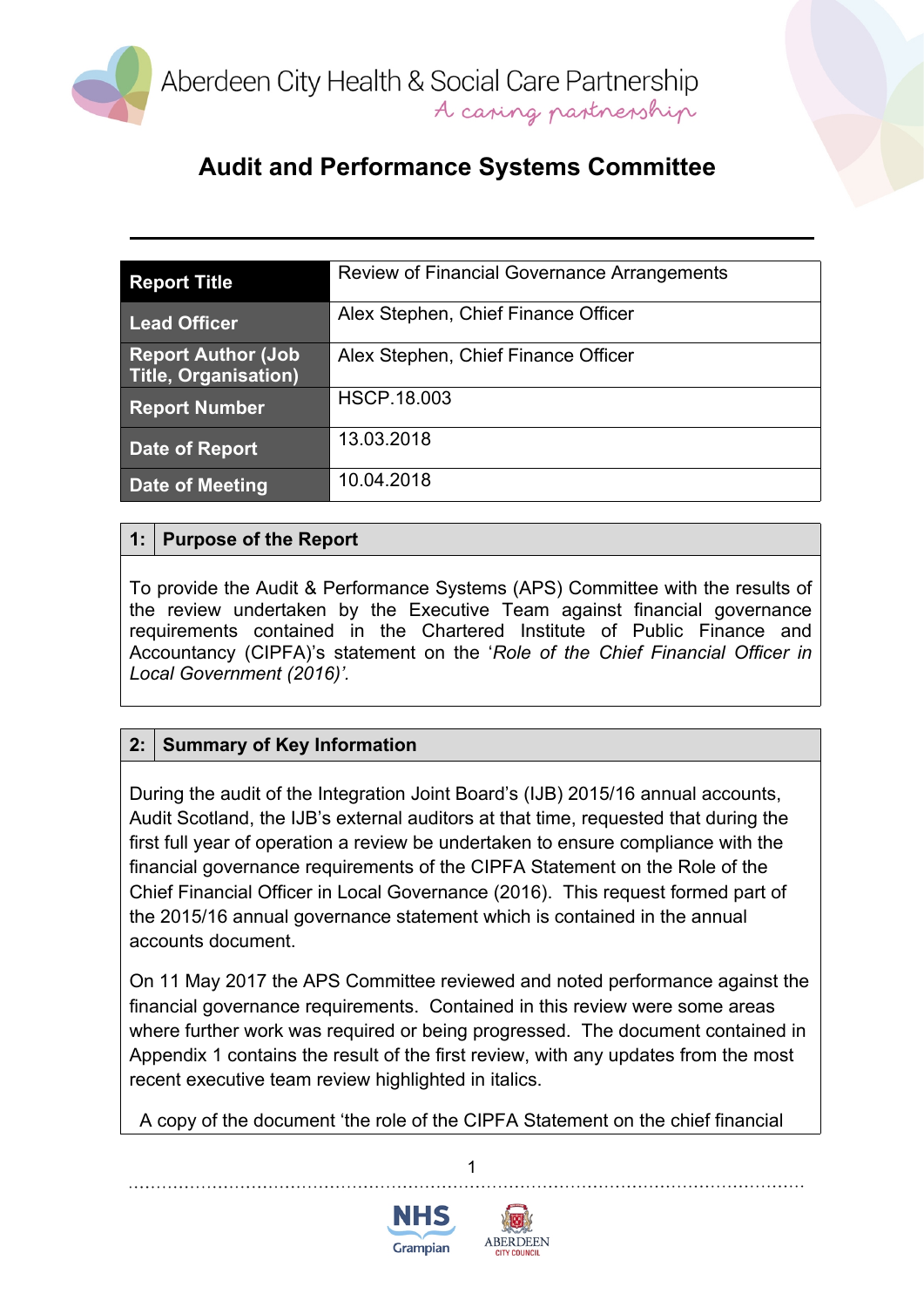

#### **Audit and Performance Systems Committee**

officer in local government' is contained in appendix 2 of this report. Given the document is largely for local government, some of the terminology and principles are not directly relevant in an IJB context.

The financial control environment of the IJB is complex, with several of the controls remaining with the partner organisations (NHS Grampian and Aberdeen City Council). However, a review has been undertaken and assurance has been provided against each of the principles. In relation to some of the principles, further development work is required and this work is largely already in process.

#### **3: Equalities, Financial, Workforce and Other Implications**

There are no equalities, financial or workforce recommendations arising directly from this report.

#### **4: Management of Risk**

#### **Identified risk(s):**

Good governance and internal controls are fundamental to the delivery of the strategic plan and therefore applicable to most of the risks within the strategic risk register.

**Link to risk number on strategic or operational risk register:** Risk numbers 1- 10 of the strategic risk register.

#### **How might the content of this report impact or mitigate the known risks:**

This report provides assurance and evidence on the financial governance requirements as contained the CIPFA statement.

#### **5: Recommendations**

It is recommended that the Audit & Performance Systems committee:

1. Note the content of the report and comment on the accompanying results of the Executive team review contained in Appendix 1.

 $\mathfrak{p}$ 



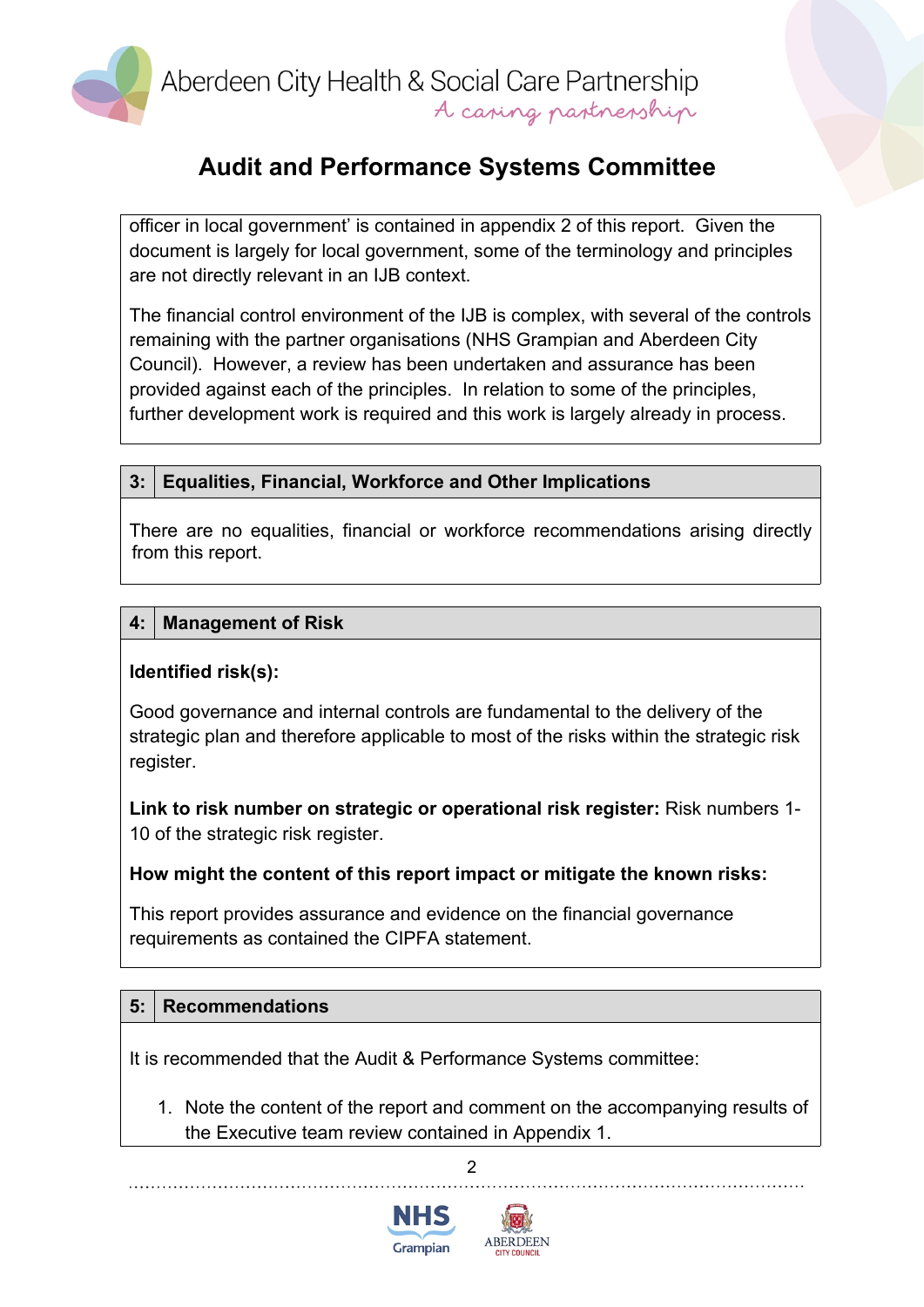

### **Audit and Performance Systems Committee**

Appendix 1

### **Principle 1**

The Chief Financial Officer in a local authority is a key member of the Leadership Team, helping it to develop and implement strategy and to resource and deliver the authority's strategic objectives sustainably and in the public **interest.**

| <b>Requirement</b>                                                                                                                                           | <b>Statement</b>                                                                                                                                                                                    | <b>Evidenced by</b>                                                                                                                                                                |
|--------------------------------------------------------------------------------------------------------------------------------------------------------------|-----------------------------------------------------------------------------------------------------------------------------------------------------------------------------------------------------|------------------------------------------------------------------------------------------------------------------------------------------------------------------------------------|
| Set out a clear statement of<br>the respective roles and<br>responsibilities of the<br><b>Leadership Team and its</b><br>members individually.               | The IJB Executive Team:<br>• has a clear statement of its respective roles<br>and responsibilities.                                                                                                 | Job Descriptions of the IJB<br>$\bullet$<br><b>Executive Team Members.</b><br><b>IJB Executive Team Structure.</b><br>$\bullet$<br><b>IJB Executive Team Minutes.</b><br>$\bullet$ |
| <b>Ensure the CFO reports</b><br>directly to Chief Executive<br>and is a member of the<br>leadership team with at<br>least equal status to other<br>members. | The IJB CFO:<br>• is a member of the IJB Executive Team and<br>an advisor to the Integration Joint Board the<br>two leadership forums.<br>reports directly to the Chief Officer with a<br>$\bullet$ | <b>IJB Executive Team Structure.</b><br>$\bullet$<br><b>IJB Executive Team Minutes.</b><br>$\bullet$<br>IJB minutes and reports.<br>$\bullet$                                      |

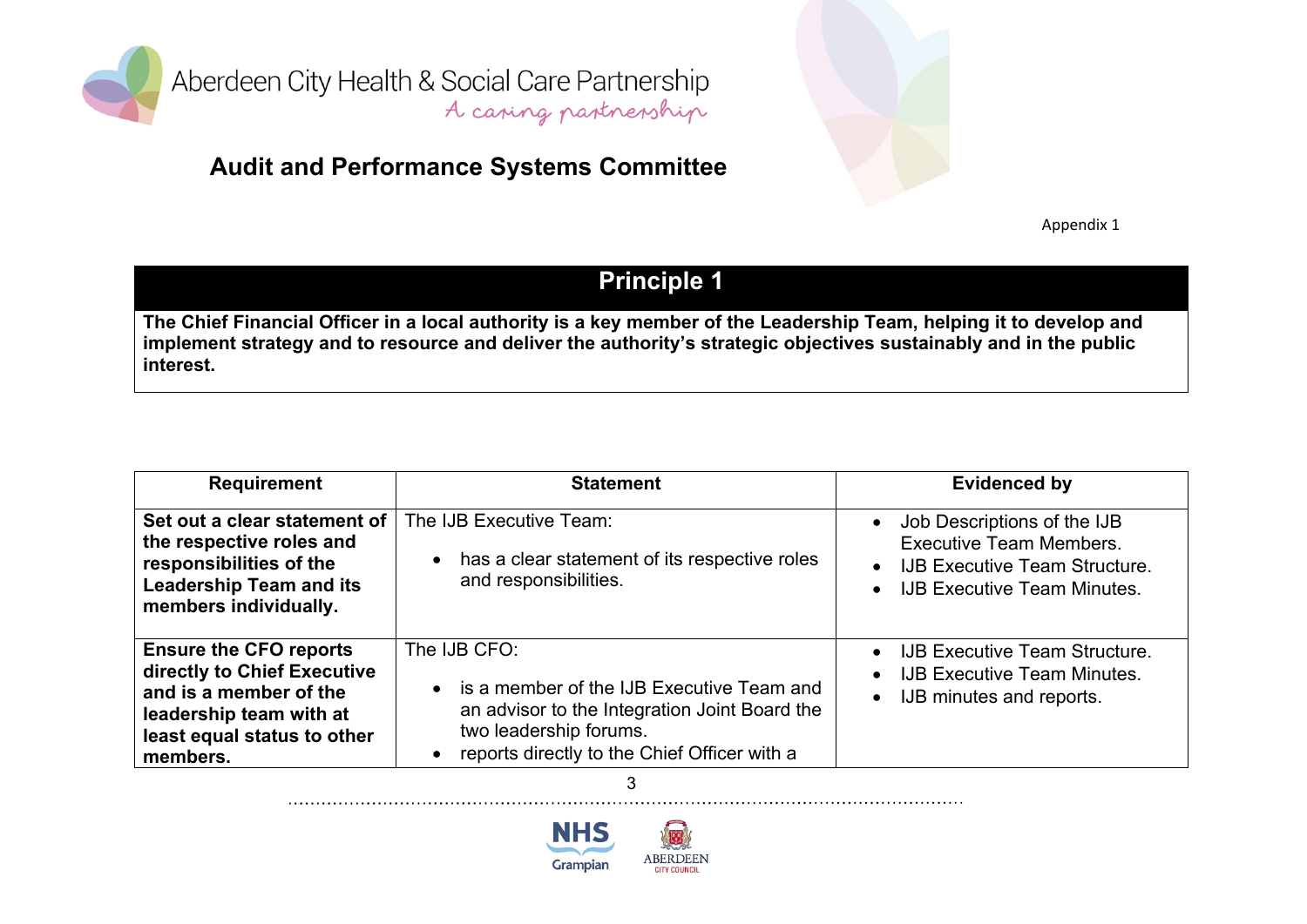

| <b>Requirement</b>                                                                                                                                                                                               | <b>Statement</b>                                                                                                                                                                                                                                                                                                                   | <b>Evidenced by</b>                                                                                                                                                                                                                                                                                                                                                                                                                                                                                                                                                                                                                  |
|------------------------------------------------------------------------------------------------------------------------------------------------------------------------------------------------------------------|------------------------------------------------------------------------------------------------------------------------------------------------------------------------------------------------------------------------------------------------------------------------------------------------------------------------------------|--------------------------------------------------------------------------------------------------------------------------------------------------------------------------------------------------------------------------------------------------------------------------------------------------------------------------------------------------------------------------------------------------------------------------------------------------------------------------------------------------------------------------------------------------------------------------------------------------------------------------------------|
|                                                                                                                                                                                                                  | status at least equivalent to the other<br>Executive Team members.                                                                                                                                                                                                                                                                 |                                                                                                                                                                                                                                                                                                                                                                                                                                                                                                                                                                                                                                      |
| Determine a scheme of<br>delegation and reserve<br>powers, including a formal<br>schedule of those matters<br>specifically reserved for<br>collective decisions by the<br>Board and these should be<br>reviewed. | The IJB:<br>Is governed by its standing orders and the<br>$\bullet$<br>integration scheme.<br>Terms of Reference have been agreed and<br>reviewed for both sub committees.<br>NHS Grampian (NHSG) and Aberdeen City<br>Council (ACC):<br>Both have lists of powers reserved for<br>$\bullet$<br>officers and authorisation limits. | <b>IJB Standing Orders/Integration</b><br>$\bullet$<br>Scheme.<br>Sub Committee Terms of<br>Reference.<br>ACC and NHSG schemes of<br>delegation.<br>IJB minutes and agendas.<br>$\bullet$<br><b>IJC Chief Officer and Chief</b><br>$\bullet$<br>Finance Officer - roles and<br>responsibilities protocol<br><b>IJB Formal Directions Procedure</b><br>$\bullet$<br>Future Work:<br>Review of officers' delegations<br>and powers following first full<br>year of operation. Review of<br>ACC officer delegations and roles<br>and responsibilities of Chief<br><b>Officer and Chief Finance Officer</b><br>protocol now established. |

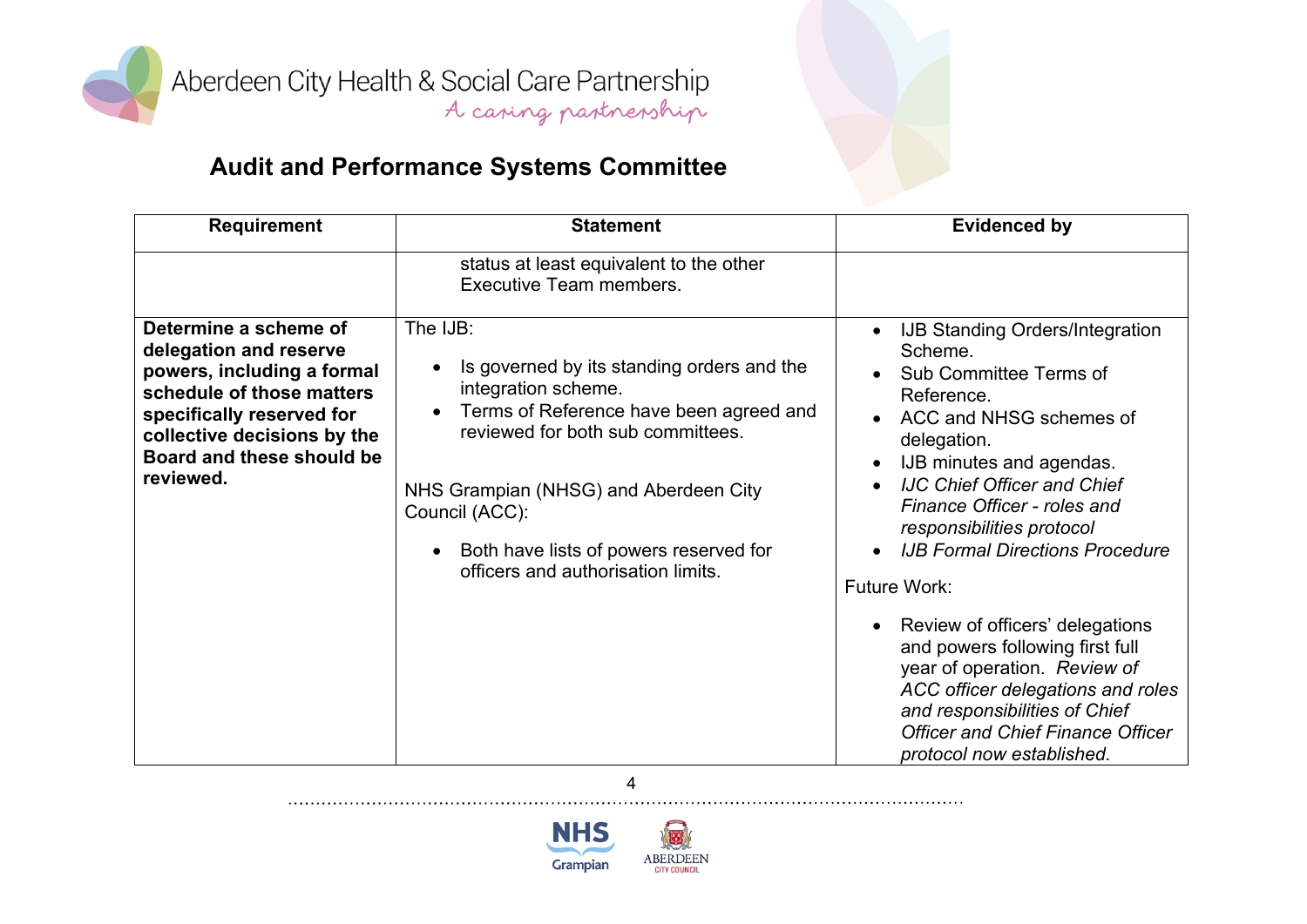

# **Audit and Performance Systems Committee**

| <b>Requirement</b>                                                                                                                                                                                                                                                                    | <b>Statement</b>                                                                                                                                                                                                                                                                        | <b>Evidenced by</b>                                                                                                                                                                                                                                                                                                                             |
|---------------------------------------------------------------------------------------------------------------------------------------------------------------------------------------------------------------------------------------------------------------------------------------|-----------------------------------------------------------------------------------------------------------------------------------------------------------------------------------------------------------------------------------------------------------------------------------------|-------------------------------------------------------------------------------------------------------------------------------------------------------------------------------------------------------------------------------------------------------------------------------------------------------------------------------------------------|
|                                                                                                                                                                                                                                                                                       |                                                                                                                                                                                                                                                                                         | Review being undertaken of<br>$\bullet$<br>standing orders and dispute<br>procedures in integration<br>scheme. Review undertaken and<br>new standing orders approved by<br>the IJB in October 2018.<br>Further work being undertaken<br>on format and procedures for<br>issuing directions. Procedures<br>and format revised during<br>2017/18. |
| <b>Ensure that the IJB's</b><br><b>Governance arrangements</b><br>allow the CFO to bring<br>influence to bear on all<br>material business<br>decisions and has direct<br>access to Chief Executive,<br>other leadership team<br>members, the audit<br>committee and external<br>audit | The IJB CFO:<br>is a member of the Executive Team and<br>reports to the Chief Officer.<br>is responsible for the coordination of reports<br>for the Audit and Performance Systems<br>Committee.<br>is a non-voting member of the IJB.<br>is the IJB contact for external audit matters. | <b>IJB Executive Team Structure.</b><br>$\bullet$<br><b>IJB Executive Team Minutes.</b><br>AP&S Minutes.<br>$\bullet$<br>IJB minutes and reports.<br>$\bullet$                                                                                                                                                                                  |

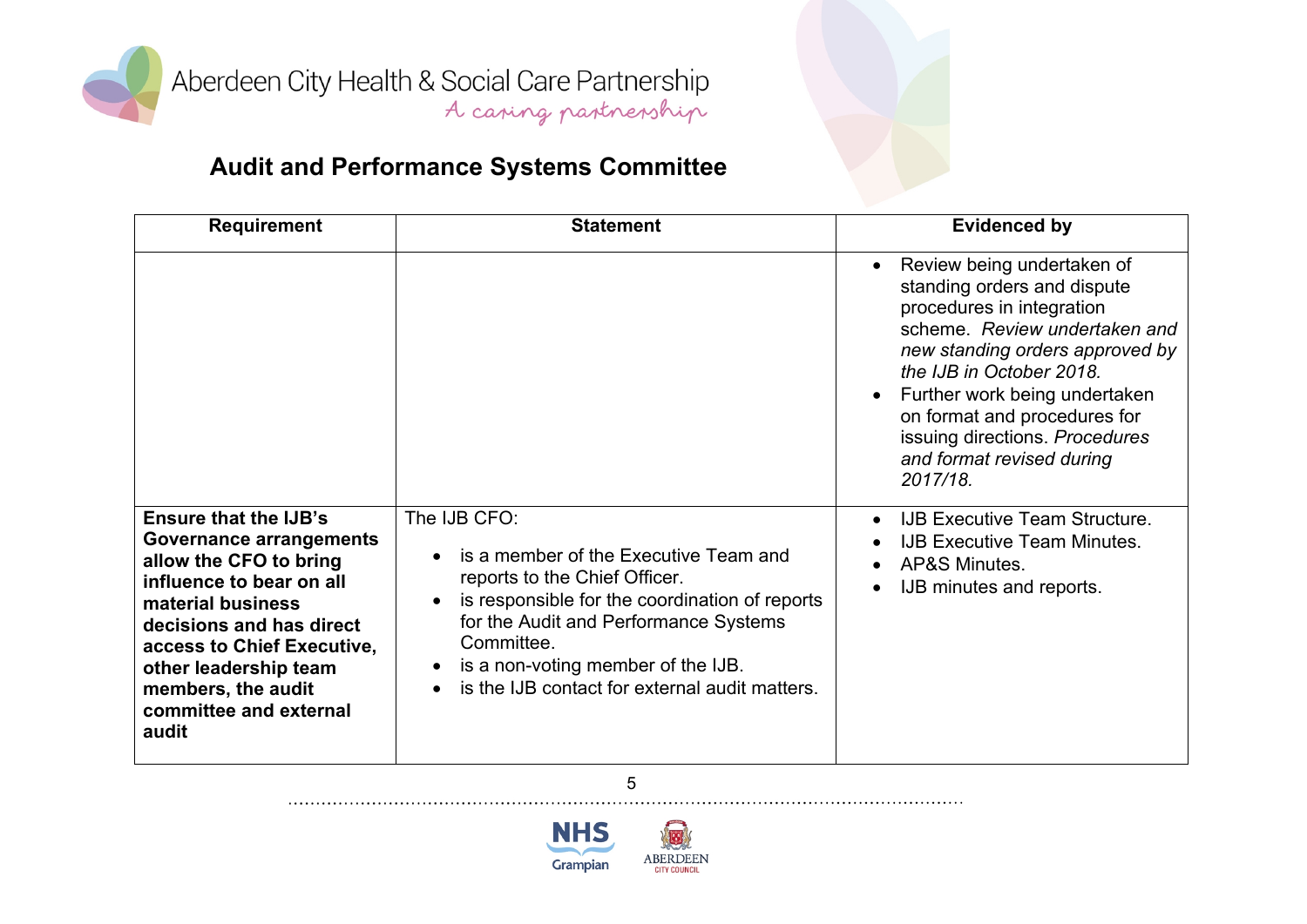

| <b>Requirement</b>                                                                                                                                                           | <b>Statement</b>                                                                                                                                                                                                                                                                                                                                                                                                                                    | <b>Evidenced by</b>                                                                                                                                                                                                                                                                                                                                     |
|------------------------------------------------------------------------------------------------------------------------------------------------------------------------------|-----------------------------------------------------------------------------------------------------------------------------------------------------------------------------------------------------------------------------------------------------------------------------------------------------------------------------------------------------------------------------------------------------------------------------------------------------|---------------------------------------------------------------------------------------------------------------------------------------------------------------------------------------------------------------------------------------------------------------------------------------------------------------------------------------------------------|
| Review the scope of the<br><b>CFO's other management</b><br>responsibilities to ensure<br>financial matters are not<br>compromised.                                          | The IJB CFO:<br>has management responsibility for business<br>$\bullet$<br>management, infrastructure and assets,<br>communications, organisational<br>development and is the IJB client manager<br>for central support services.<br>feels these management responsibilities are<br>$\bullet$<br>led and managed by suitably qualified staff<br>and the CFO does therefore not feel that<br>these responsibilities compromise financial<br>matters. | Senior Business Management<br>$\bullet$<br>Team Structure.<br><b>Senior Business Management</b><br>$\bullet$<br>Team Minutes and Agendas.                                                                                                                                                                                                               |
| <b>Assess the financial skills</b><br>required by the leadership<br>team and commit to<br>developing these skills to<br>enable their roles to be<br>carried out effectively. | The IJB CFO:<br>is confident that the Executive Team<br>$\bullet$<br>members have the financial capabilities to<br>perform their jobs effectively.                                                                                                                                                                                                                                                                                                  | <b>IJB Executive Team Minutes</b><br>$\bullet$<br>Development Work:<br>The CFO will develop and deliver<br>$\bullet$<br>financial training for IJB<br>managers once the structure<br>below the Executive Team has<br>been recruited to. IJB managers<br>part of the process undertaken to<br>develop the Medium Term<br>Financial Strategy. Once budget |



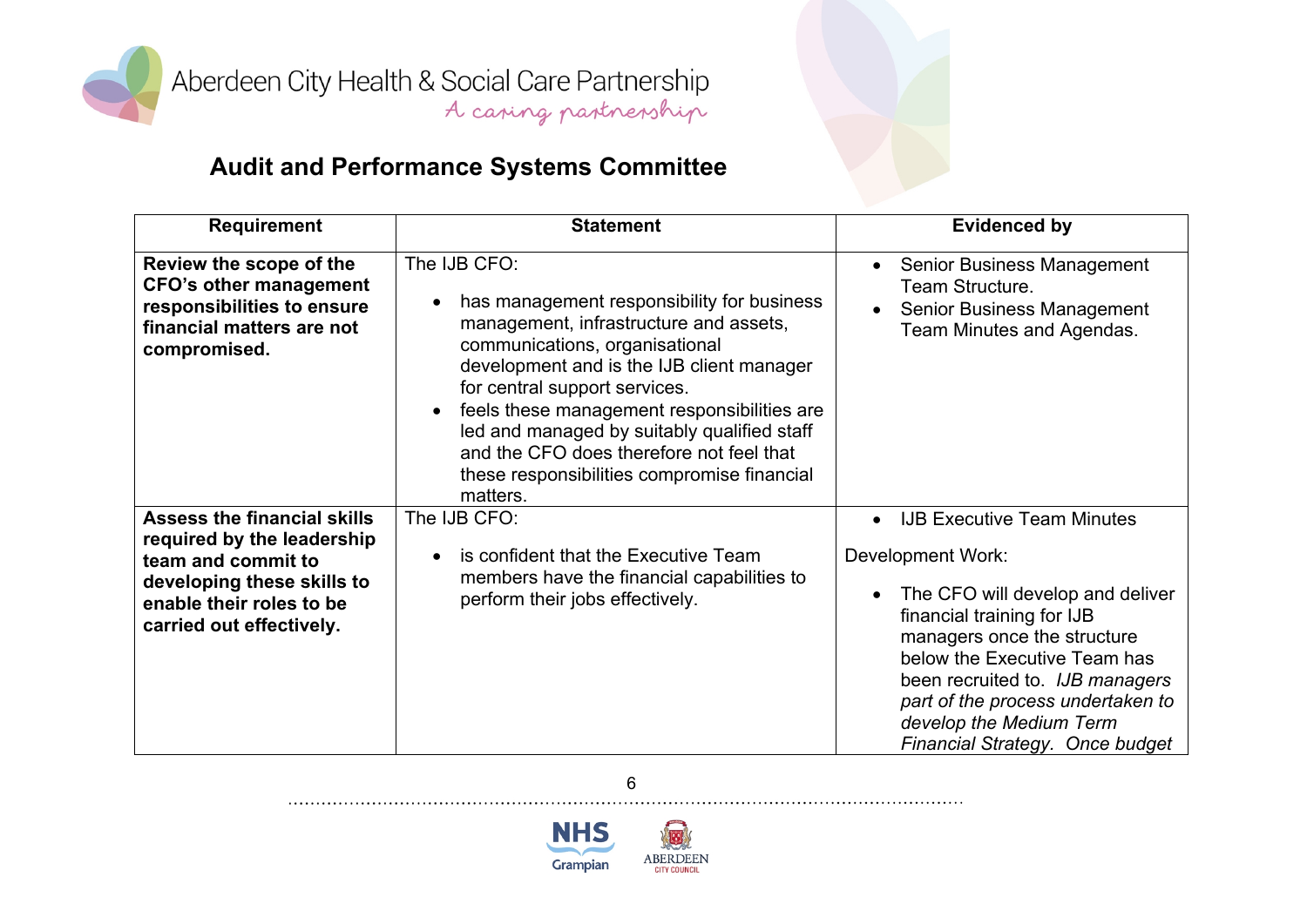

# **Audit and Performance Systems Committee**

| <b>Requirement</b>                                                                                                                                          | <b>Statement</b>                                                                                                                                                                                                                                                                                                                                                                                                                                                                                                                                                                                                                                                              | <b>Evidenced by</b>                                                                                                                                                                                                                                                                                                                                                                                             |
|-------------------------------------------------------------------------------------------------------------------------------------------------------------|-------------------------------------------------------------------------------------------------------------------------------------------------------------------------------------------------------------------------------------------------------------------------------------------------------------------------------------------------------------------------------------------------------------------------------------------------------------------------------------------------------------------------------------------------------------------------------------------------------------------------------------------------------------------------------|-----------------------------------------------------------------------------------------------------------------------------------------------------------------------------------------------------------------------------------------------------------------------------------------------------------------------------------------------------------------------------------------------------------------|
|                                                                                                                                                             |                                                                                                                                                                                                                                                                                                                                                                                                                                                                                                                                                                                                                                                                               | split to locality level then further<br>training will take place.                                                                                                                                                                                                                                                                                                                                               |
| <b>Review partnership</b><br>arrangements to ensure<br>the authority always has<br>access to financial advice<br>in relation to its role in<br>partnership. | The IJB:<br>has partnership relationships formally<br>$\bullet$<br>identified through the Public Bodies (Joint<br>Working) (Integration Joint Boards)<br>(Scotland) Order 2014.<br>has its own Chief Finance Officer to provide<br>$\bullet$<br>independent financial advice.<br>has agreed a budget protocol which<br>$\bullet$<br>establishes how future budgets should be<br>agreed.<br>has developed and continues to develop<br>relationships with care providers.<br>has a membership heavily influenced by its<br>partners.<br>contract management arrangements for Bon<br>Accord Care.<br>The IJB Chief Officer<br>is a member of the NHS and ACC senior<br>$\bullet$ | Public Bodies (Joint Working)<br>$\bullet$<br>(Integration Joint Boards)<br>(Scotland) Order 2014.<br><b>IJB Executive Team Structure.</b><br>Care provider forums.<br>IJB membership lists.<br>IJB Budget Protocol.<br>ACC corporate management<br>team structure.<br><b>NHS Grampian Senior</b><br>Leadership Team structure.<br><b>BAC</b> quarterly contract<br>management meetings agendas<br>and minutes. |

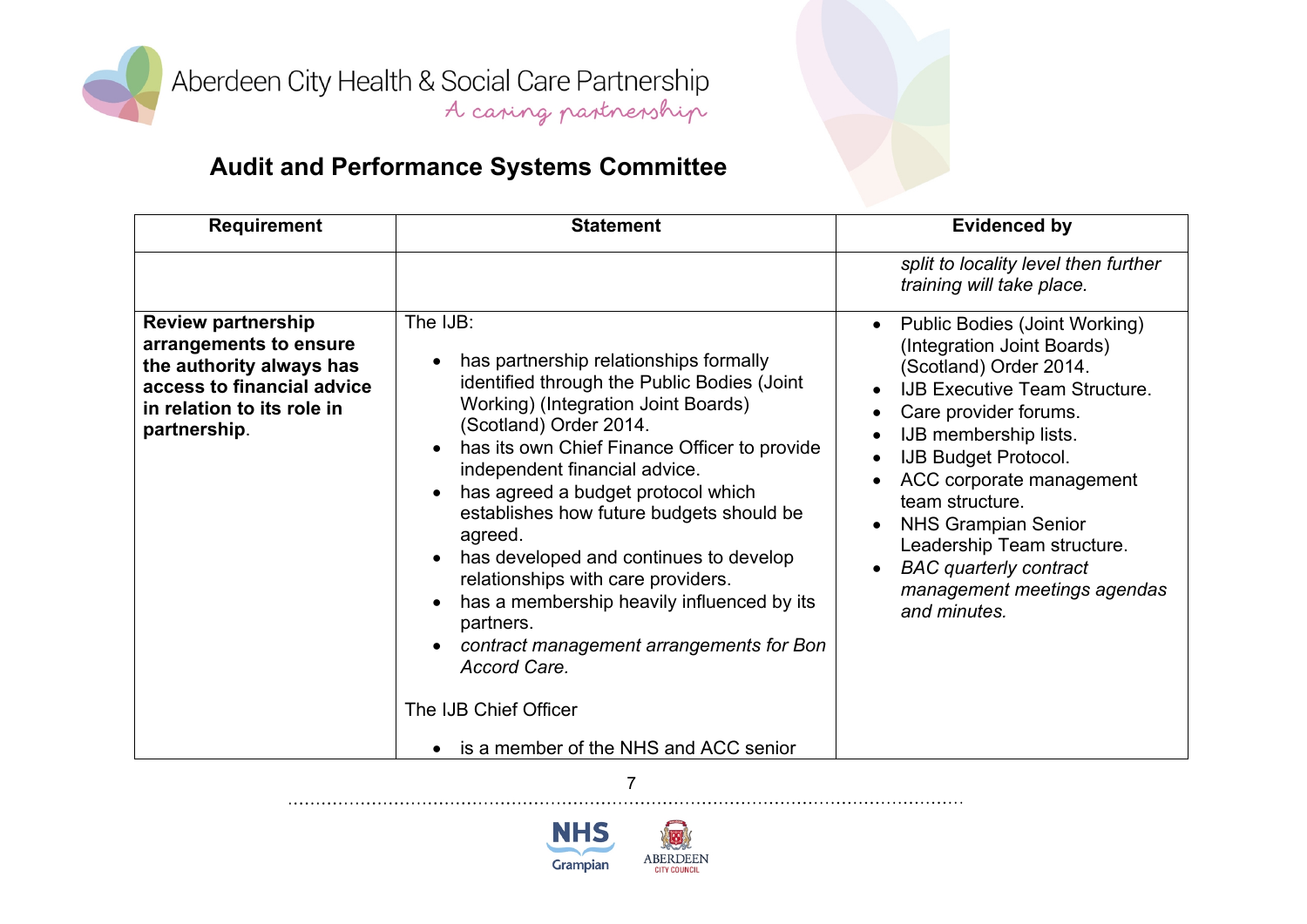

### **Audit and Performance Systems Committee**

| Requirement | <b>Statement</b>  | Evidenced by |
|-------------|-------------------|--------------|
|             | leadership teams. |              |

#### **Principle 2** The CFO in a local authority must be actively involved in, and able to bring influence to bear on, all material **business decisions to ensure immediate and longer term implications, opportunities and risks are fully considered, and alignment with the authority's overall financial strategy.**

| <b>Requirement</b>                                                                                                           | <b>Statement</b>                                                                                                                                                                                                                                   | Evidenced by:                                                                                                                                                                                                                                 |
|------------------------------------------------------------------------------------------------------------------------------|----------------------------------------------------------------------------------------------------------------------------------------------------------------------------------------------------------------------------------------------------|-----------------------------------------------------------------------------------------------------------------------------------------------------------------------------------------------------------------------------------------------|
| Establish a medium term<br>business and financial<br>planning process to deliver<br>the authority's strategic<br>objectives. | The IJB CFO:<br>worked collaboratively with the senior<br>officers to produce a balanced budget<br>which allowed the services in the<br>strategic plan to be delivered.<br>has led the development of IJB Medium<br><b>Term Financial Strategy</b> | <b>IJB Medium Term Financial</b><br>$\bullet$<br>Strategy<br><b>IJB Budget Protocol.</b><br>$\bullet$<br>Slides from IJB/Senior<br>$\bullet$<br>management finance<br>workshops.<br>IJB budget timetable.<br>$\bullet$<br>Transformation plan |



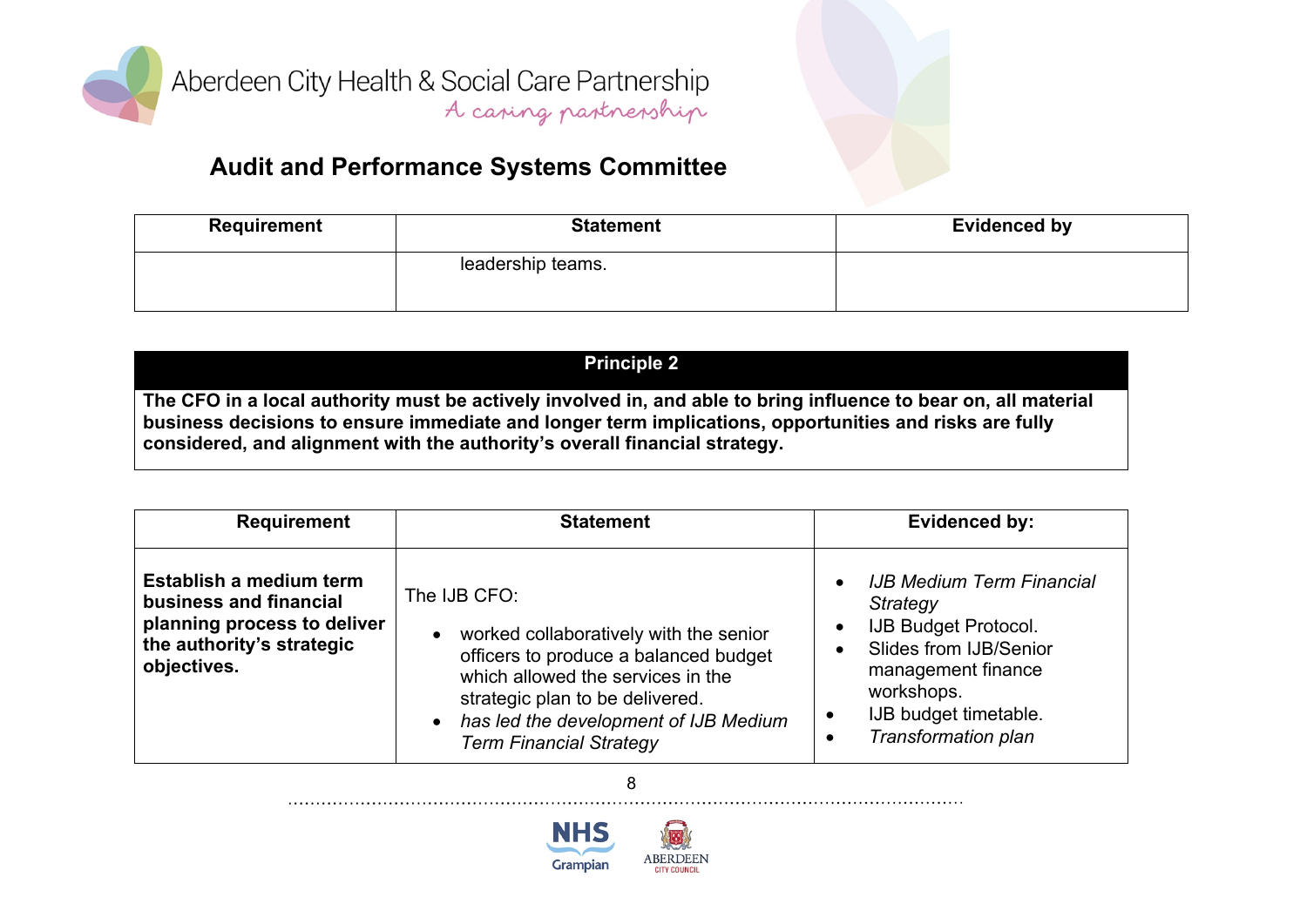

| <b>Requirement</b>                                                                                                                                              | <b>Statement</b>                                                                                                   | <b>Evidenced by:</b>                                                                                                                                                                                                                                                                       |
|-----------------------------------------------------------------------------------------------------------------------------------------------------------------|--------------------------------------------------------------------------------------------------------------------|--------------------------------------------------------------------------------------------------------------------------------------------------------------------------------------------------------------------------------------------------------------------------------------------|
|                                                                                                                                                                 | The IJB:<br>agreed a budget protocol.<br>held budget workshops with IJB<br>members.                                | <b>Development Work:</b><br>Budget process development to<br>include more strategic focus, a<br>stronger link to transformation plans<br>and greater review of medium term<br>financial position. - Medium term<br>financial strategy and<br>transformation plan now agreed by<br>the IJB. |
| <b>Ensure that these are</b><br>subject to continuing<br>review of the assumptions                                                                              | The IJB CFO:<br>reviews the budget assumptions through<br>the budget monitoring process.                           | Regular budget monitoring<br>reports to the IJB                                                                                                                                                                                                                                            |
| <b>Ensure that professional</b><br>advice on matters that<br>have financial implications<br>is available and recovered<br>well in advance of decision<br>making | The IJB CFO:<br>reviews all IJB reports and signs these off<br>from a financial perspective before<br>publication. | <b>IJB</b> reports and minutes                                                                                                                                                                                                                                                             |



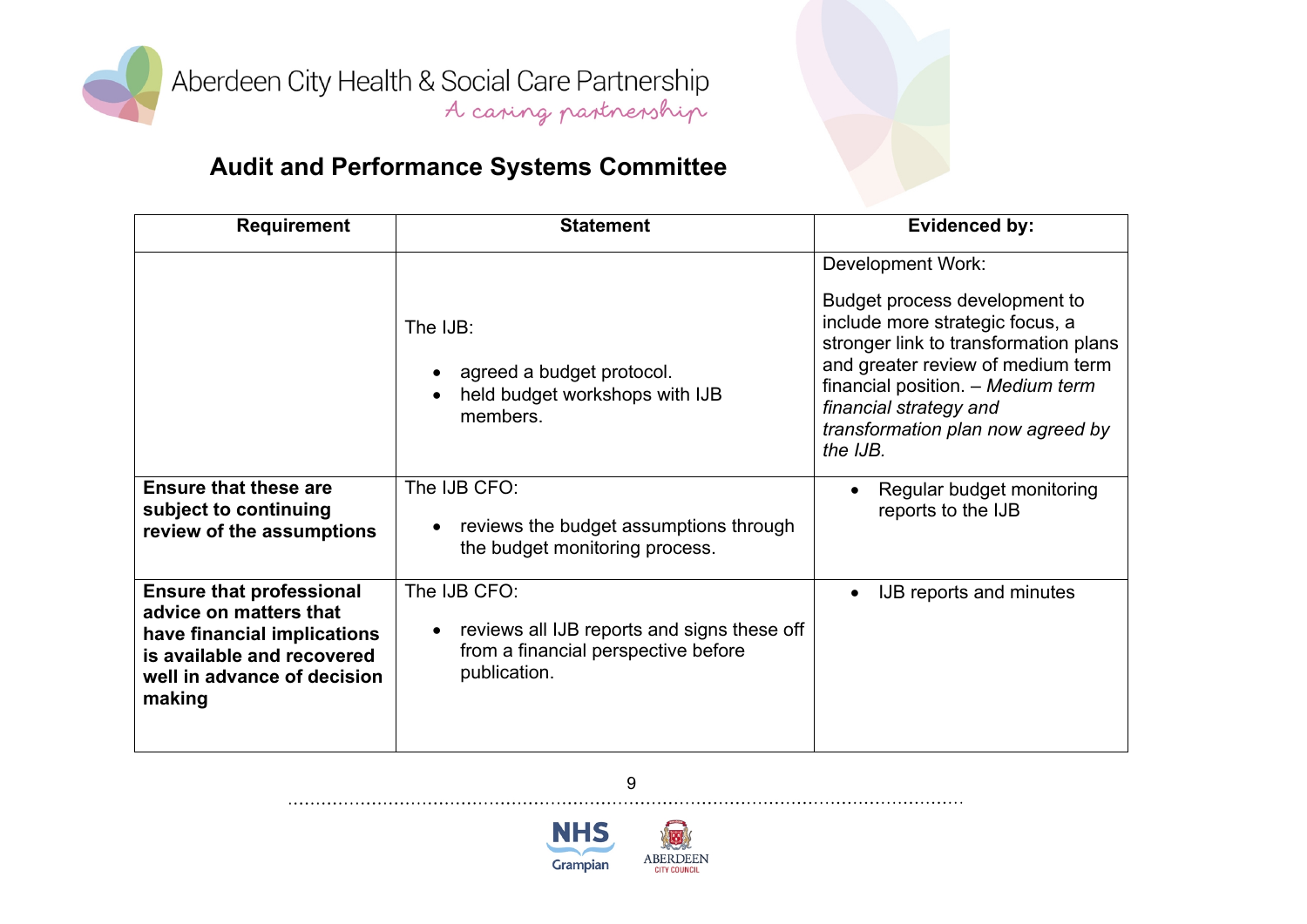

# **Audit and Performance Systems Committee**

| <b>Requirement</b>                                                                                                                                                            | <b>Statement</b>                                                                                                                                                                                                   | <b>Evidenced by:</b>                                                                                                                                     |
|-------------------------------------------------------------------------------------------------------------------------------------------------------------------------------|--------------------------------------------------------------------------------------------------------------------------------------------------------------------------------------------------------------------|----------------------------------------------------------------------------------------------------------------------------------------------------------|
|                                                                                                                                                                               | The IJB CFO:                                                                                                                                                                                                       |                                                                                                                                                          |
| <b>Ensure that budget</b><br>calculations are robust and<br>reserves adequate.                                                                                                | developed a reserves strategy which was<br>approved by the IJB.<br>reviewed the reserve levels during the<br>financial strategy work and requested the<br>IJB ring fence funding as a 'risk reserve'.              | IJB reserve strategy.<br>IJB minute approving<br>reserve strategy.<br><b>IJB Medium Term Financial</b><br>Strategy.                                      |
| <b>Ensure those making</b><br>decisions are provided<br>with financial information<br>which is relevant, timely<br>and clear.                                                 | The IJB CFO:<br>reviews all IJB reports and signs these off<br>from a financial perspective before<br>publication.<br>attends the IJB as a non-voting member<br>and provides advice where and when<br>appropriate. | IJB reports and minutes.<br><b>IJB Executive Team Reports</b><br>and Minutes.                                                                            |
| <b>Ensure that the authority</b><br>meets its policy and<br>service objectives and<br>provided effective<br>stewardship of public<br>money and value for<br>money in its use. | The IJB:<br>has agreed a performance management<br>framework which is regularly reviewed by<br>the IJB and at the APS Committee.<br>approves spend and issues directions for<br>procurement spend over £50,000.    | IJB reports and minutes.<br>IJB integration scheme.<br>IJB financial regulations<br><b>ACC Procurement</b><br>regulations.<br>ACC financial regulations. |

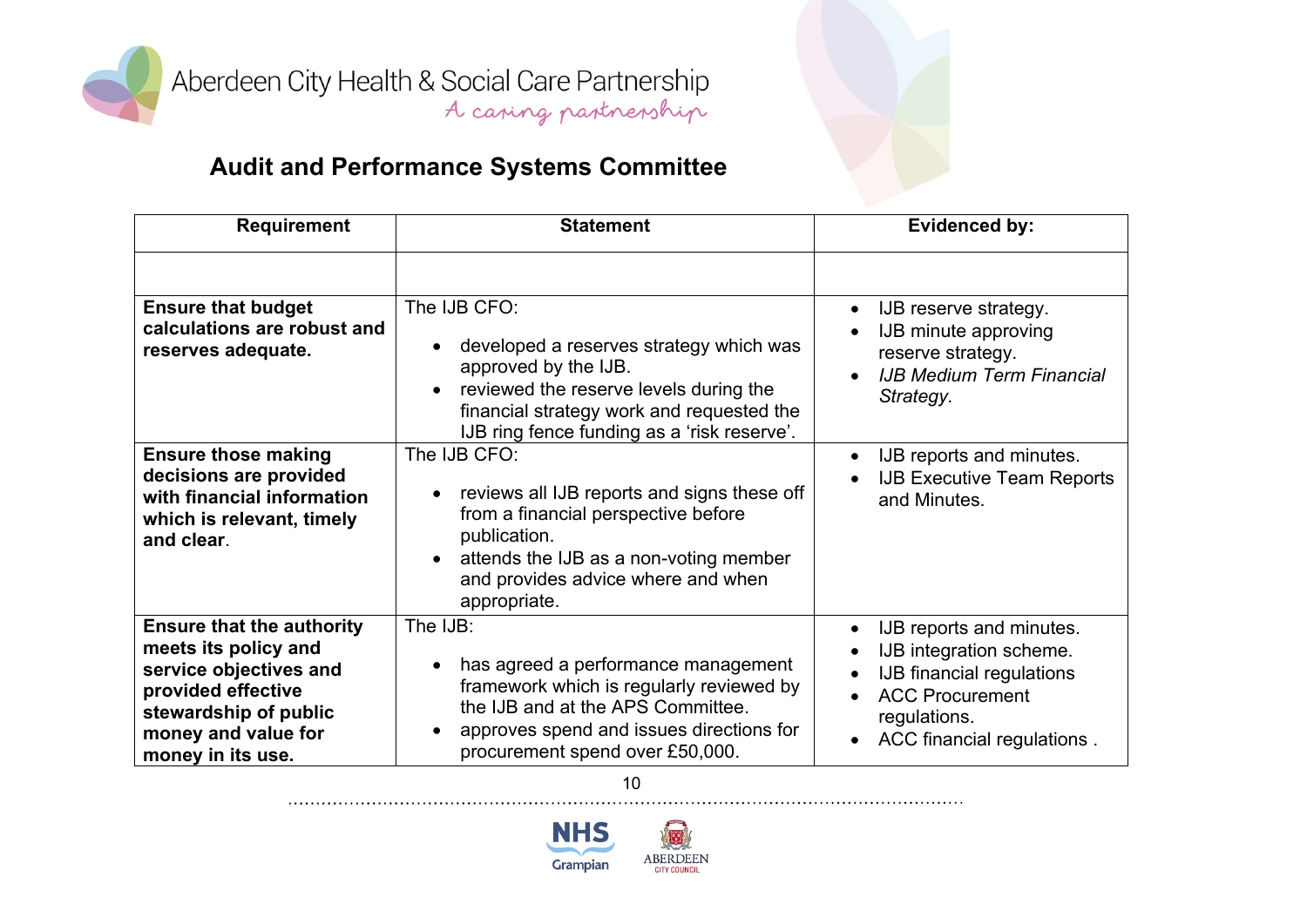

# **Audit and Performance Systems Committee**

| <b>Requirement</b>                                                                                                                                                                                                          | <b>Statement</b>                                                                                                                                                                                   | <b>Evidenced by:</b>                                                                                                                                                                                                                                                                                     |
|-----------------------------------------------------------------------------------------------------------------------------------------------------------------------------------------------------------------------------|----------------------------------------------------------------------------------------------------------------------------------------------------------------------------------------------------|----------------------------------------------------------------------------------------------------------------------------------------------------------------------------------------------------------------------------------------------------------------------------------------------------------|
|                                                                                                                                                                                                                             | NHSG and ACC:<br>have procurement and financial standing<br>orders which demonstrate best value.                                                                                                   | ACC delegated powers.<br>NHSG schedule of reserved<br>decisions.<br>NHSG standing financial<br>instructions.<br><b>Formal Directions</b><br>Procedures.<br><b>Development Work:</b><br>Process for issuing<br>directions needs to be<br>refined. Procedures and<br>new format implemented in<br>2017/18. |
| <b>Ensure that authority</b><br>maintains a prudential<br>financial framework, keeps<br>its commitment in balances<br>with available resources,<br>monitors income and<br>expenditure levels and<br>takes corrective action | The IJB CFO:<br>reviews the budget assumptions through<br>the budget monitoring process.<br>The Executive Team:<br>review budget monitoring and where<br>possible develop plans to rectify adverse | Regular budget monitoring<br>reports to the IJB.<br>Executive Team - Agendas,<br>Reports and Minutes.                                                                                                                                                                                                    |

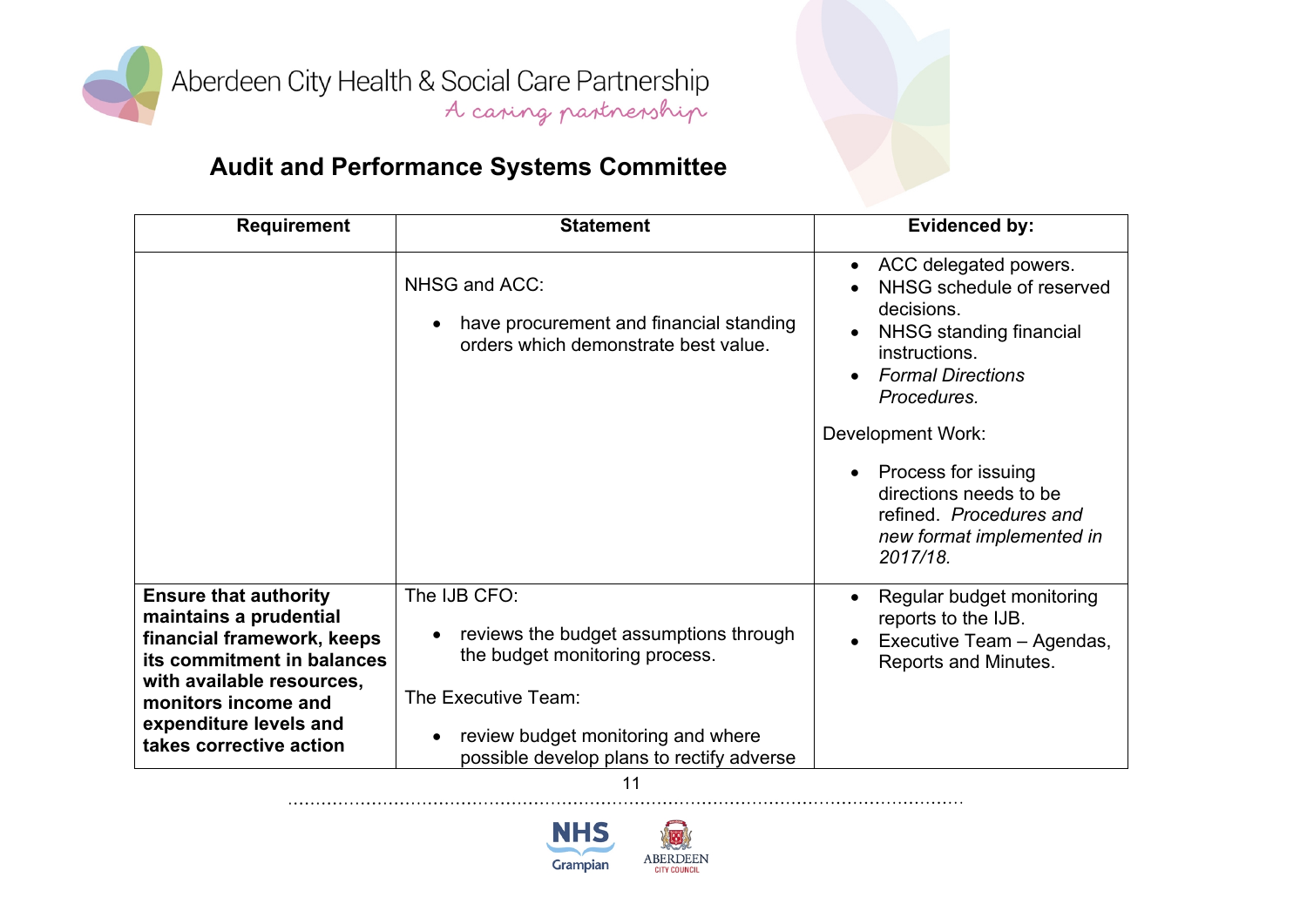

# **Audit and Performance Systems Committee**

| <b>Requirement</b>                                                                                                                                    | <b>Statement</b>                                                                                                                                                                                                    | <b>Evidenced by:</b>                                                                                                                           |
|-------------------------------------------------------------------------------------------------------------------------------------------------------|---------------------------------------------------------------------------------------------------------------------------------------------------------------------------------------------------------------------|------------------------------------------------------------------------------------------------------------------------------------------------|
| when necessary.                                                                                                                                       | movements in the financial position.                                                                                                                                                                                |                                                                                                                                                |
| <b>Ensure the authority</b><br>understands the budgetary<br>commitment of a<br>contracted service<br>including longer term<br>financial implications. | The IJB CFO:<br>prepared a Medium Term Financial<br>Strategy for the IJB.<br>The IJB:<br>is provided with the financial implications<br>of decision in future years in its reports.                                 | <b>Transformation Update</b><br>reports.<br>IJB reports – financial<br>implications sections.<br><b>IJB Medium Term Financial</b><br>Strategy  |
| <b>Ensure advice is provided</b><br>on reserve levels in line<br>with good practice.                                                                  | The IJB CFO:<br>developed a reserves strategy which was<br>approved by the IJB.<br>review the reserve levels during the<br>financial strategy work and requested the<br>IJB ring fence funding as a 'risk reserve'. | IJB reserve strategy.<br><b>IJB</b> minute approving<br>reserve strategy.<br><b>IJB Medium Term Financial</b><br>Strategy and covering report. |
| <b>Ensure compliance with</b><br><b>CIPFA's prudential code</b>                                                                                       | The IJB has no responsibility for treasury<br>management.                                                                                                                                                           | NVA.                                                                                                                                           |

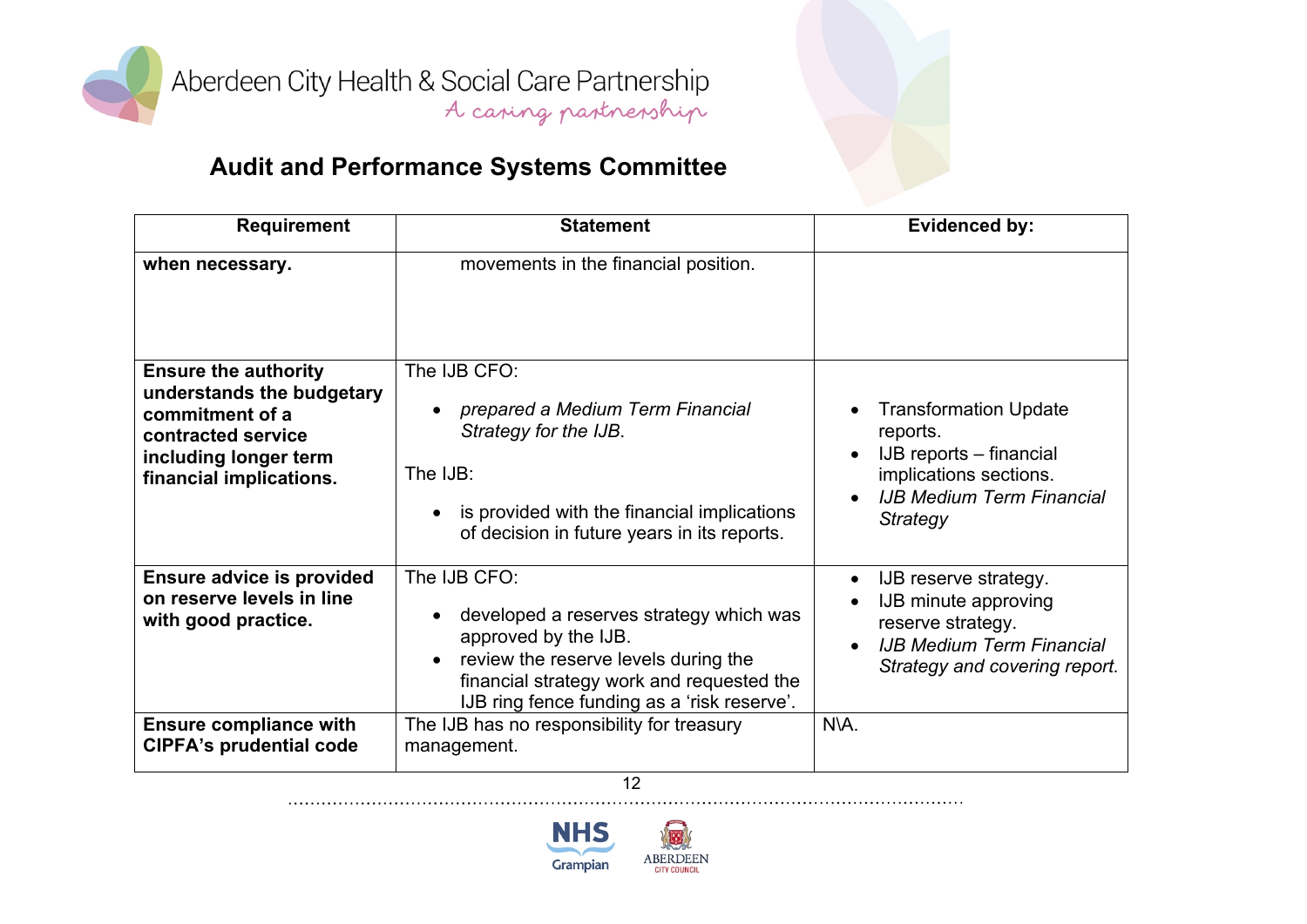

# **Audit and Performance Systems Committee**

| <b>Requirement</b>                                                                                                                                                  | <b>Statement</b>                                                                                                                                                    | <b>Evidenced by:</b>                                                                                                                       |
|---------------------------------------------------------------------------------------------------------------------------------------------------------------------|---------------------------------------------------------------------------------------------------------------------------------------------------------------------|--------------------------------------------------------------------------------------------------------------------------------------------|
| for capital finance in local<br>authorities and CIPFA's<br><b>Treasury Management in</b><br>the Public Services Code<br>of Practice.                                |                                                                                                                                                                     |                                                                                                                                            |
| <b>Ensure that appropriate</b><br>management accounting<br>systems, functions and<br>controls are in place so<br>finances are kept under<br>review.                 | NHSG and ACC:<br>provide the management accounting<br>systems, functions and controls for the<br>IJB.<br>these systems are reviewed regularly by<br>internal audit. | Internal Audit Reports of<br>ACC, NHSG and IJB.<br>Internal Auditor's opinion on<br>internal controls of ACC.<br>NHSG and IJB.             |
| <b>Ensure the provision of</b><br>clear, well presented,<br>timely, complete and<br>accurate information and<br>reports to budget holders.                          | NHSG and ACC:<br>Finance managers provide financial<br>$\bullet$<br>information and advice to budget holders<br>on a regular basis.                                 | <b>Budget monitoring reports</b><br>and timetables for budget<br>holders.                                                                  |
| <b>Ensure that medium-term</b><br>business and financial<br>planning systems along<br>with ongoing performance<br>monitoring cover the<br>services provided through | The IJB:<br>Received full details and approved the<br>$\bullet$<br>budget for Bon Accord Care (BAC).<br>has considered a report on BAC's<br><b>Strategic Plan</b>   | IJB reports and minutes.<br><b>BAC</b> quarterly contract<br>monitoring meeting agendas<br>and minutes.<br>Development Work: Collaborative |

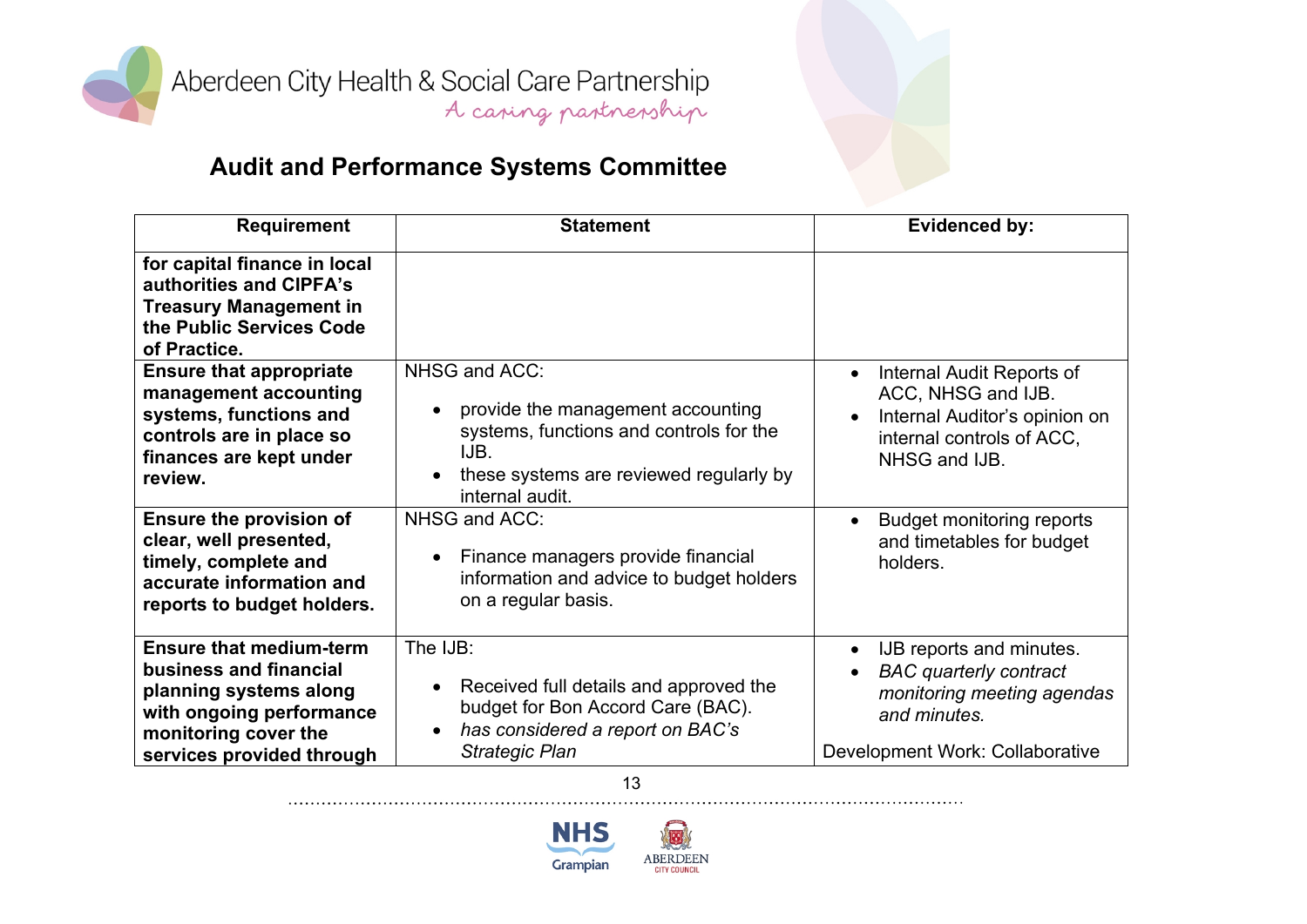

# **Audit and Performance Systems Committee**

| <b>Requirement</b>                                                                                                                                                  | <b>Statement</b>                                          | <b>Evidenced by:</b>                                                                                                                                                                                                                                 |
|---------------------------------------------------------------------------------------------------------------------------------------------------------------------|-----------------------------------------------------------|------------------------------------------------------------------------------------------------------------------------------------------------------------------------------------------------------------------------------------------------------|
| partnerships and<br>alternative delivery models.                                                                                                                    | will received BAC's Annual Report<br>$\bullet$            | contracts review of BAC is being<br>developed, with representatives<br>from BAC contracts, adult social<br>care and finance. Quarterly<br>contract monitoring procedure now<br>in place, reviewing performance,<br>finance, complaints, inspections. |
| <b>Ensure that the prudential</b><br>financial framework<br>accurately reflects the<br>commitments and potential<br>future impact of contracted<br>future services. | The IJB has no responsibility for treasury<br>management. | <b>NVA</b>                                                                                                                                                                                                                                           |

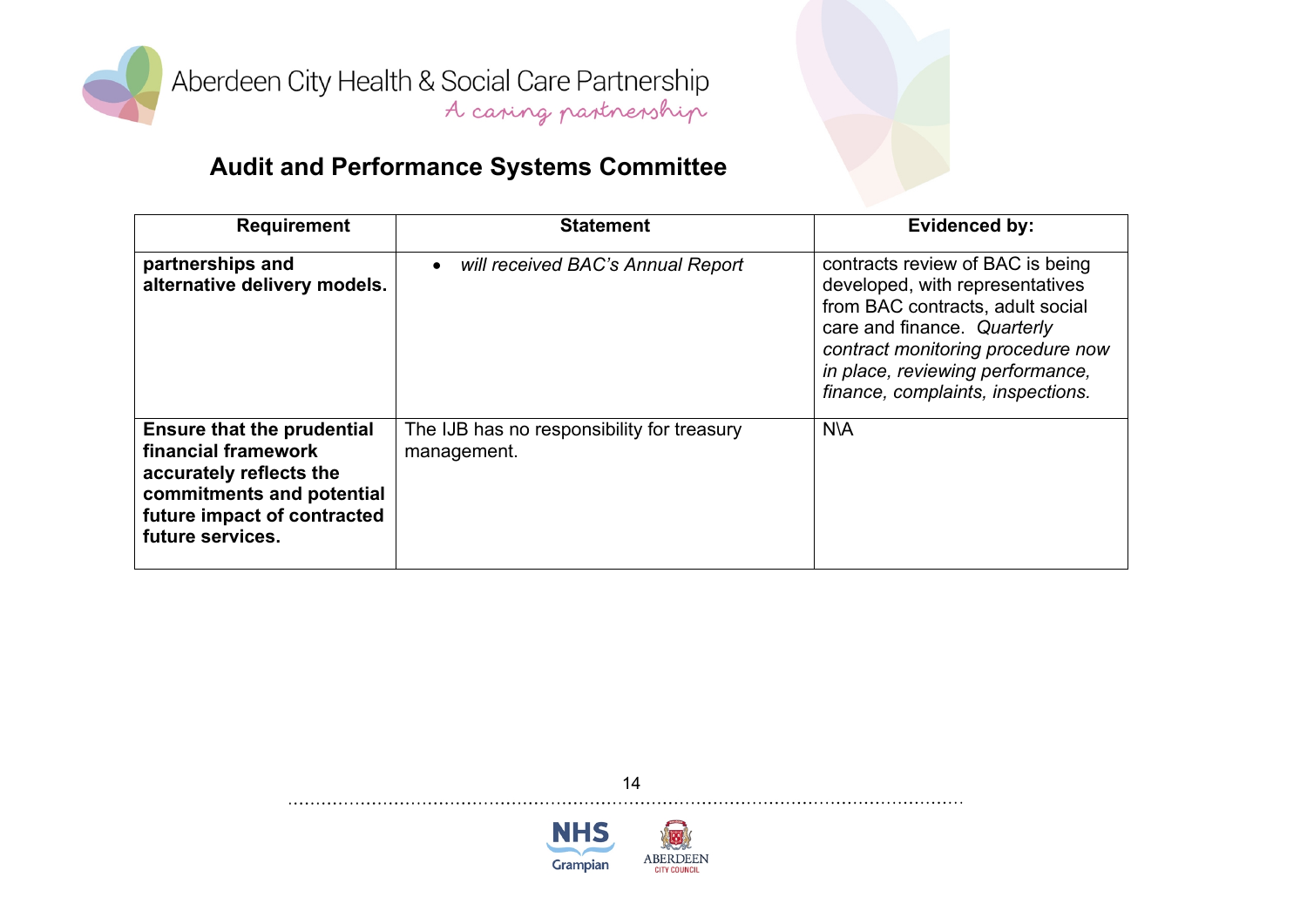

### **Audit and Performance Systems Committee**



#### **Principle 3**

The CFO in a local authority must lead the promotion and delivery by the whole authority for good financial management so that public money is safeguarded at all times and used appropriately, economically, efficiently and **effectively.**

| <b>Requirement</b>                                                                                                                                                                                                     | <b>Statement</b>                                                                                                                                                                                                                                                                                                                 | <b>Evidenced By</b>                                                                                                                                                                                       |
|------------------------------------------------------------------------------------------------------------------------------------------------------------------------------------------------------------------------|----------------------------------------------------------------------------------------------------------------------------------------------------------------------------------------------------------------------------------------------------------------------------------------------------------------------------------|-----------------------------------------------------------------------------------------------------------------------------------------------------------------------------------------------------------|
| Make the CFO responsible<br>for ensuring appropriate<br>advice is given on all<br>financial matters, for<br>keeping financial records<br>and accounts, and<br>maintaining an effective<br>system of financial control. | The IJB CFO:<br>has responsibility for these matter as<br>$\bullet$<br>indicated in the CFO job description.<br>The IJB:<br>needs to place assurance on ACC and<br>$\bullet$<br>NHS Grampian for some elements of<br>the financial control system, which in<br>turn are regularly reviewed by their<br>internal audit functions. | • CFO Job description.<br>• ACC and NHS Grampian - annual<br>accounts.<br>Internal Audit's -Annual report and<br>$\bullet$<br>Statement on the internal control<br>system – ACC, NHS Grampian and<br>IJB. |

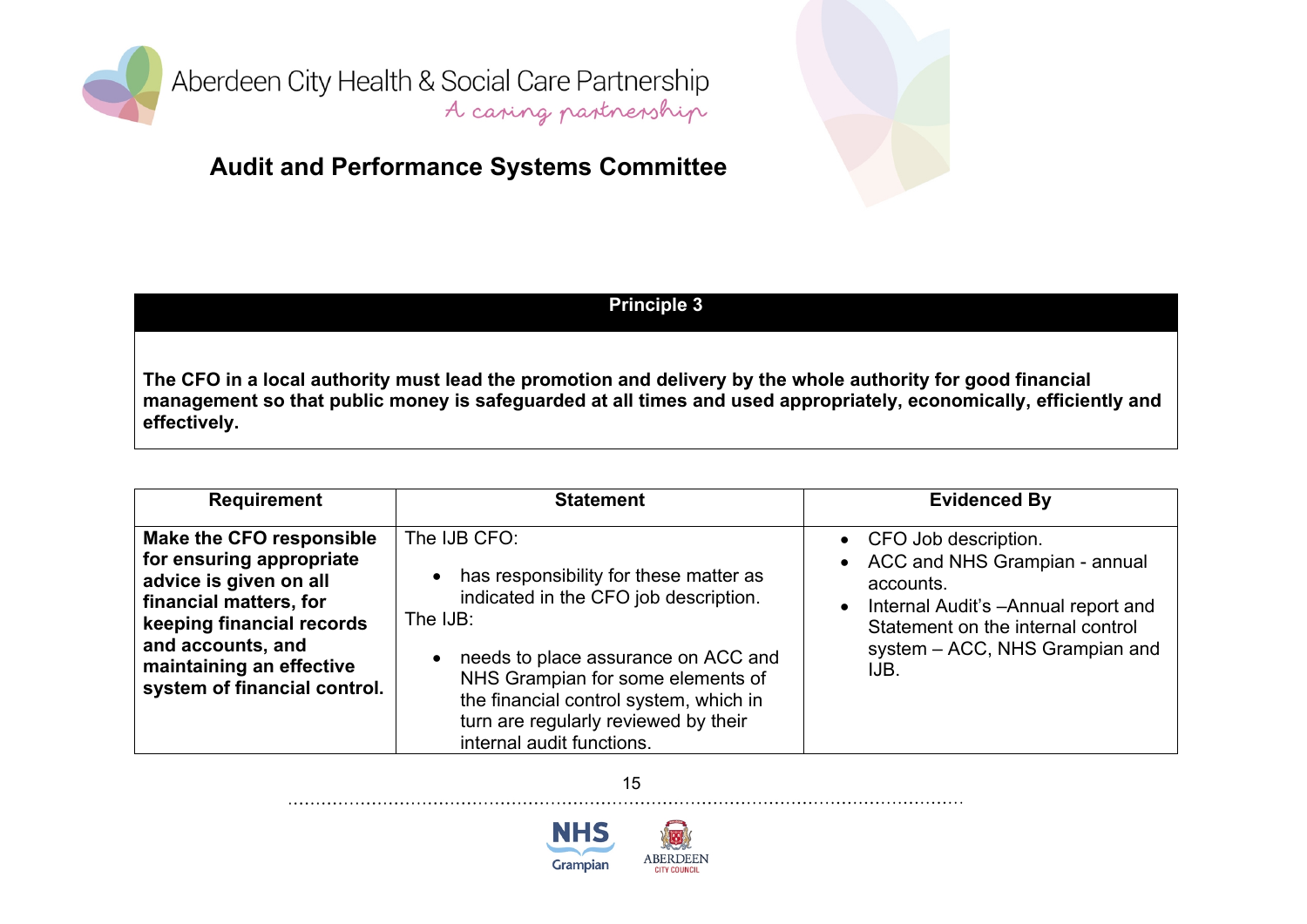

# **Audit and Performance Systems Committee**

| <b>Requirement</b>                                                                                                                                                                                                                                                                                 | <b>Statement</b>                                                                                                                                                                                                                                                                                         | <b>Evidenced By</b>                                                                                                                                                                                                                                    |
|----------------------------------------------------------------------------------------------------------------------------------------------------------------------------------------------------------------------------------------------------------------------------------------------------|----------------------------------------------------------------------------------------------------------------------------------------------------------------------------------------------------------------------------------------------------------------------------------------------------------|--------------------------------------------------------------------------------------------------------------------------------------------------------------------------------------------------------------------------------------------------------|
| <b>Ensure that system and</b><br>processes for financial<br>administration, financial<br>control and protection of<br>the authority's resources<br>and assets are designed in<br>conformity with<br>appropriate ethical<br>standards and monitor<br>their continuing<br>effectiveness in practice. | The IJB:<br>needs to place assurance on ACC and<br>$\bullet$<br>NHS Grampian for some elements of<br>the financial control system, which in<br>turn are regularly reviewed by their<br>internal audit functions.                                                                                         | ACC and NHS Grampian - annual<br>$\bullet$<br>accounts.<br>Internal Audit's - Annual report and<br>Statement on the internal control<br>system - ACC, NHS Grampian and<br>IJB.                                                                         |
| <b>Ensure that the authority</b><br>puts in place effective<br>internal financial controls.<br><b>Ensuring that these</b><br>controls are an integral<br>part of the authority's<br>underlying framework of<br>corporate governance and<br>that they are reflected in its                          | The IJB:<br>needs to place assurance on ACC and<br>$\bullet$<br>NHS Grampian for some elements of<br>the financial control system, which in<br>turn are regularly reviewed by their<br>internal audit functions.<br>Through the AP&S committee, have<br>$\bullet$<br>developed a local code of corporate | ACC and NHS Grampian - annual<br>$\bullet$<br>accounts.<br>Internal Audit's - Annual report and<br>$\bullet$<br>Statement on the internal control<br>system - ACC, NHS Grampian and<br>IJB.<br>IJB local code of corporate<br>$\bullet$<br>governance. |

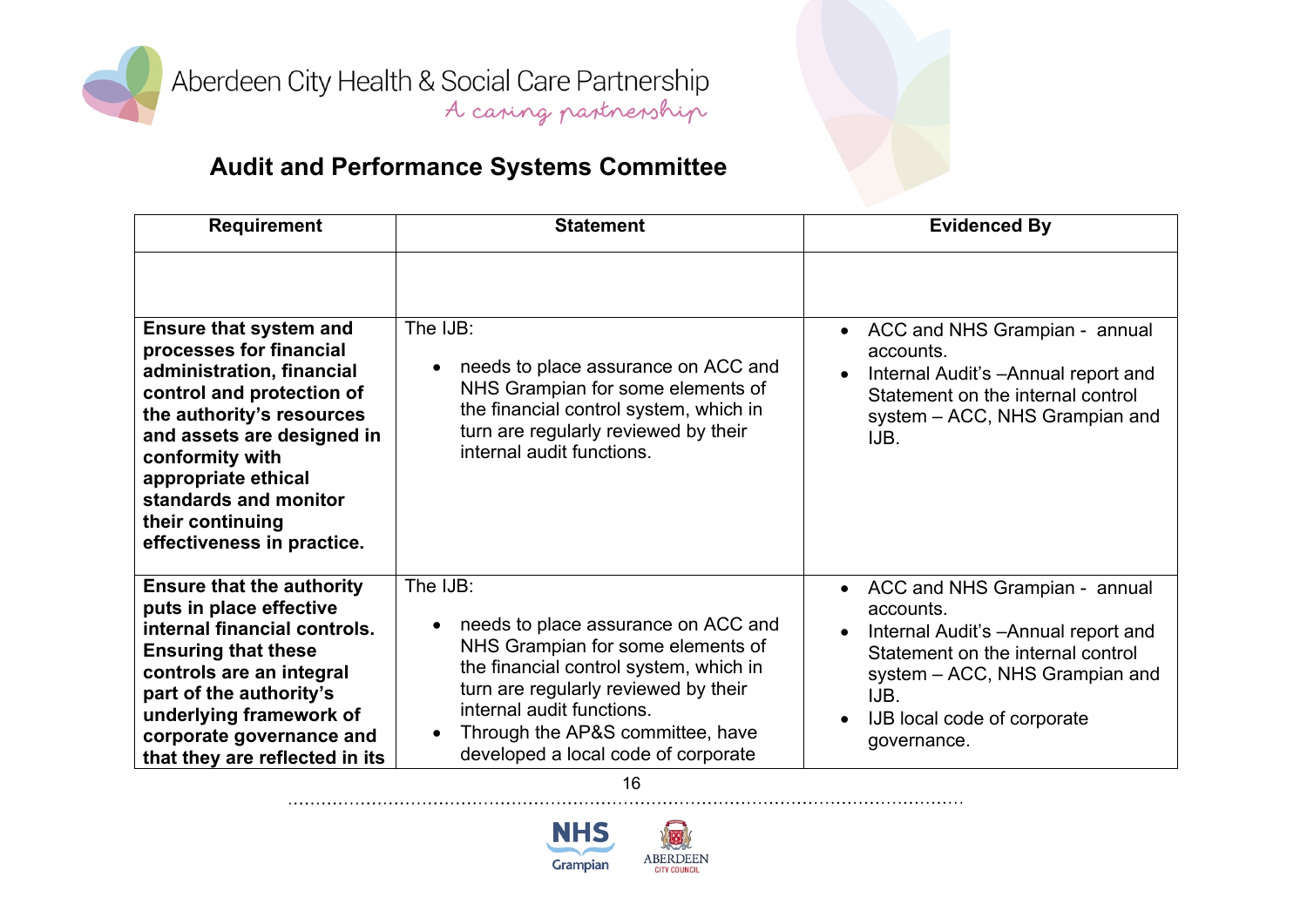

| <b>Requirement</b>                                                                                                                                                  | <b>Statement</b>                                                                                                                                                                                                    | <b>Evidenced By</b>                                                                                                                                                                                                                                                                |
|---------------------------------------------------------------------------------------------------------------------------------------------------------------------|---------------------------------------------------------------------------------------------------------------------------------------------------------------------------------------------------------------------|------------------------------------------------------------------------------------------------------------------------------------------------------------------------------------------------------------------------------------------------------------------------------------|
| local code.                                                                                                                                                         | governance, in line with guidance from<br>CIPFA/SOLACE.                                                                                                                                                             |                                                                                                                                                                                                                                                                                    |
| <b>Address the authority's</b><br>arrangements for financial<br>and internal control and for<br>managing risk in annual<br>governance reports.                      | The IJB:<br>has addressed these arrangements in<br>$\bullet$<br>the annual governance report and will<br>continue to do so.                                                                                         | The IJB accounts (annual<br>$\bullet$<br>governance statement).                                                                                                                                                                                                                    |
| <b>Publish annual accounts</b><br>on a timely basis to<br>communicate the<br>authority's activities and<br>achievements, its financial<br>position and performance. | The IJB:<br>published its financial accounts on its<br>$\bullet$<br>website.<br>provided members of the public the<br>opportunity to inspect the accounts of<br>the organisation in line with statutory<br>process. | Aberdeen City Health & Social Care<br>$\bullet$<br>Partnership website.<br>Annual Accounts documents.<br>Development Work:<br>The management commentary of<br>the accounts will provide details on<br>performance. 2016/17 management<br>commentary reviewed by external<br>audit. |
| Ensure an effective internal<br>audit function is resourced<br>and maintained.                                                                                      | The IJB:<br>has appointed an internal auditor.                                                                                                                                                                      | Audit & Performance System<br>$\bullet$<br>agendas and minutes.<br>IJB agenda and minutes.                                                                                                                                                                                         |



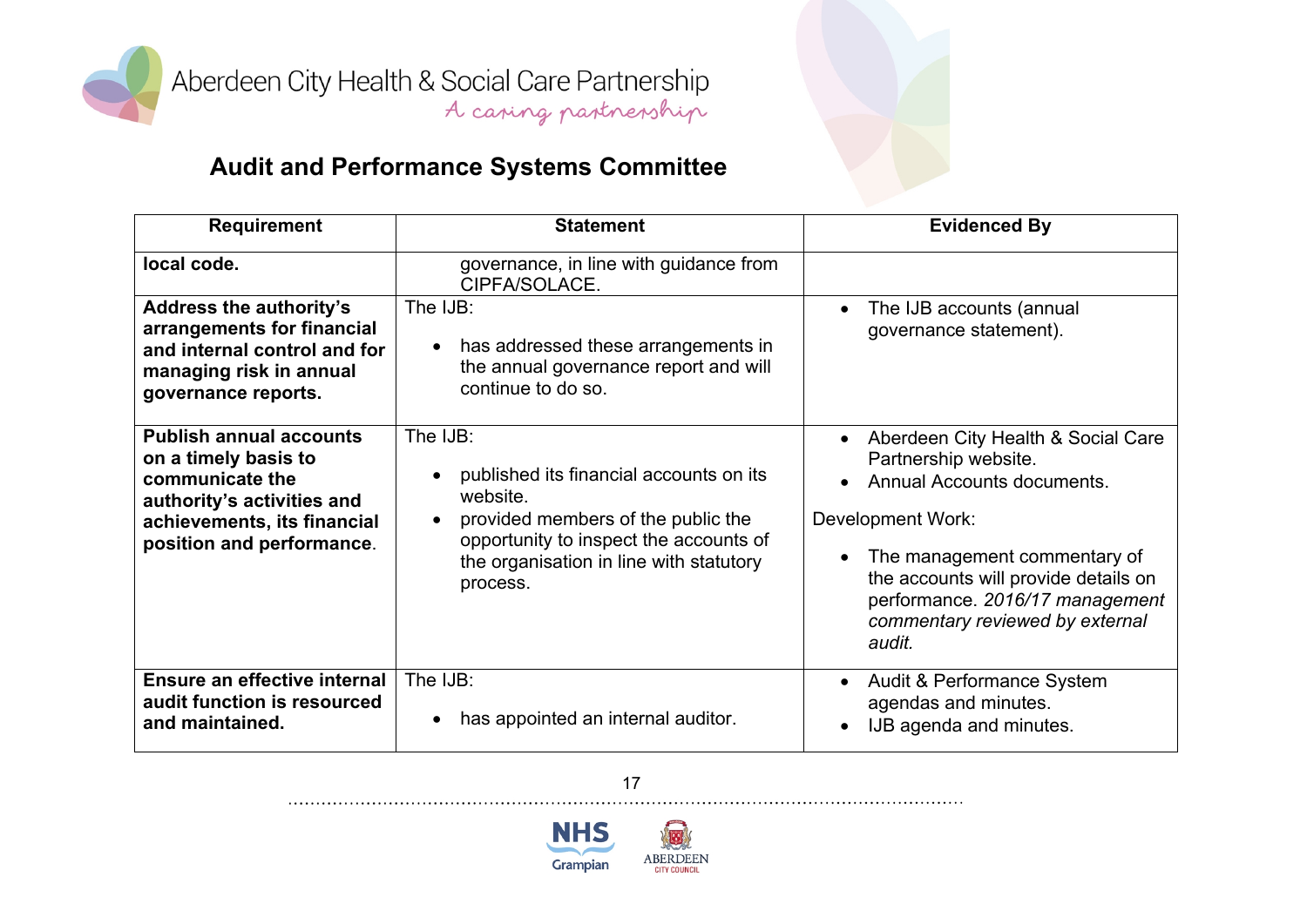

# **Audit and Performance Systems Committee**

| <b>Requirement</b>                                                                                                                           | <b>Statement</b>                                                                                                                                                         | <b>Evidenced By</b>                                                                                                                                                                                        |
|----------------------------------------------------------------------------------------------------------------------------------------------|--------------------------------------------------------------------------------------------------------------------------------------------------------------------------|------------------------------------------------------------------------------------------------------------------------------------------------------------------------------------------------------------|
|                                                                                                                                              | The APS Committee<br>has received the internal audit annual<br>$\bullet$<br>plan at the APS Committee.<br>has reviewed internal audit reports.<br>The IJB:               |                                                                                                                                                                                                            |
| Develop and maintain an<br>effective audit committee.                                                                                        | has established an audit committee.<br>$\bullet$                                                                                                                         | Audit & Performance System<br>agendas and minutes.<br>Audit & Performance Systems terms<br>of reference.                                                                                                   |
|                                                                                                                                              |                                                                                                                                                                          | <b>Development Work:</b><br>Need to establish a framework to<br>review effectiveness. Work about to<br>start with the Committee chair about<br>the collation of an annual report for<br>the APS Committee. |
| <b>Ensure that the authority</b><br>makes best use of<br>resources and that<br>taxpayers and/or service<br>users receive value for<br>money. | The NHS Grampian and ACC:<br>financial standing orders and<br>$\bullet$<br>procurement regulations which the IJB<br>uses, which allows best value to be<br>demonstrated. | <b>ACC Procurement regulations.</b><br>$\bullet$<br>ACC financial regulations.<br>ACC delegated powers.<br>$\bullet$<br>NHSG schedule of reserved<br>decisions.<br>NHSG standing financial                 |

18

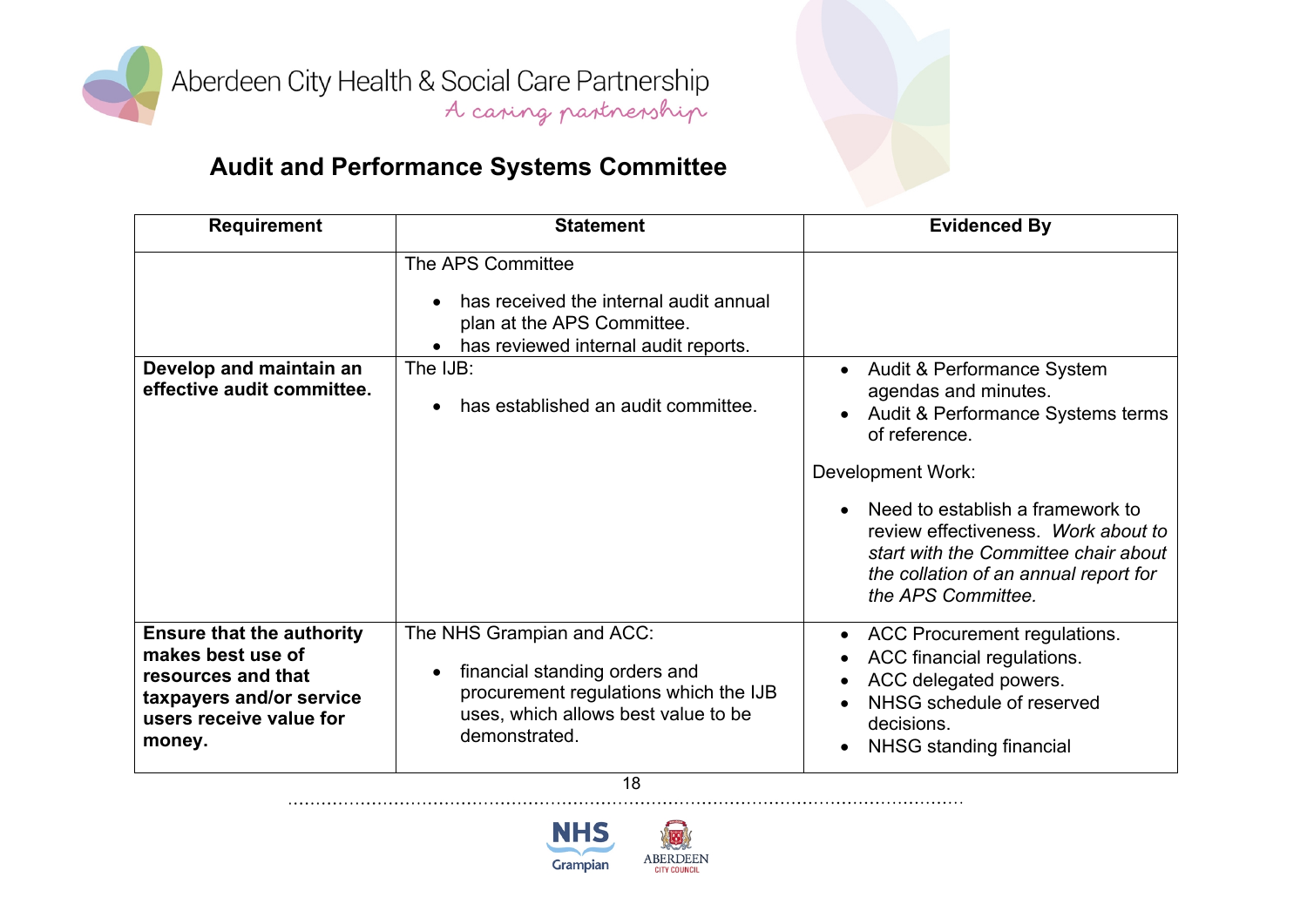

| <b>Requirement</b>                                                                                                                                             | <b>Statement</b>                                                                                                                                | <b>Evidenced By</b>                                                                                                                                                                                                                                                                                                                                                 |
|----------------------------------------------------------------------------------------------------------------------------------------------------------------|-------------------------------------------------------------------------------------------------------------------------------------------------|---------------------------------------------------------------------------------------------------------------------------------------------------------------------------------------------------------------------------------------------------------------------------------------------------------------------------------------------------------------------|
|                                                                                                                                                                |                                                                                                                                                 | instructions.                                                                                                                                                                                                                                                                                                                                                       |
| <b>Embed financial</b><br>consequences in person<br>specifications and<br>appraisals.                                                                          | The NHS Grampian, ACC and IJB:<br>included financial responsibilities in job<br>$\bullet$<br>specifications where appropriate.                  | <b>Job Descriptions</b><br>$\bullet$<br>Development Work: Review ACC/NHSGs'<br>appraisal frameworks to determine<br>whether finance is covered a separate<br>topic. Will require approval from the<br>partners given they are still the employers.                                                                                                                  |
| <b>Assess the financial skills</b><br>required by managers and<br>commit to develop those<br>skills to enable their roles<br>to be carried our<br>effectively. | The IJB:<br>Is currently relying on the financial skills,<br>regulations and budget management<br>training provided by ACC and NHS<br>Grampian. | • ACC and NHS Grampian training<br>records.<br>Development Work:<br>Once the localities are establish and<br>the structure becomes clearer a<br>comprehensive financial training<br>programme will be developed and<br>delivered for those managers with<br>budget responsibility. The locality<br>structures are currently in the<br>process of being established. |



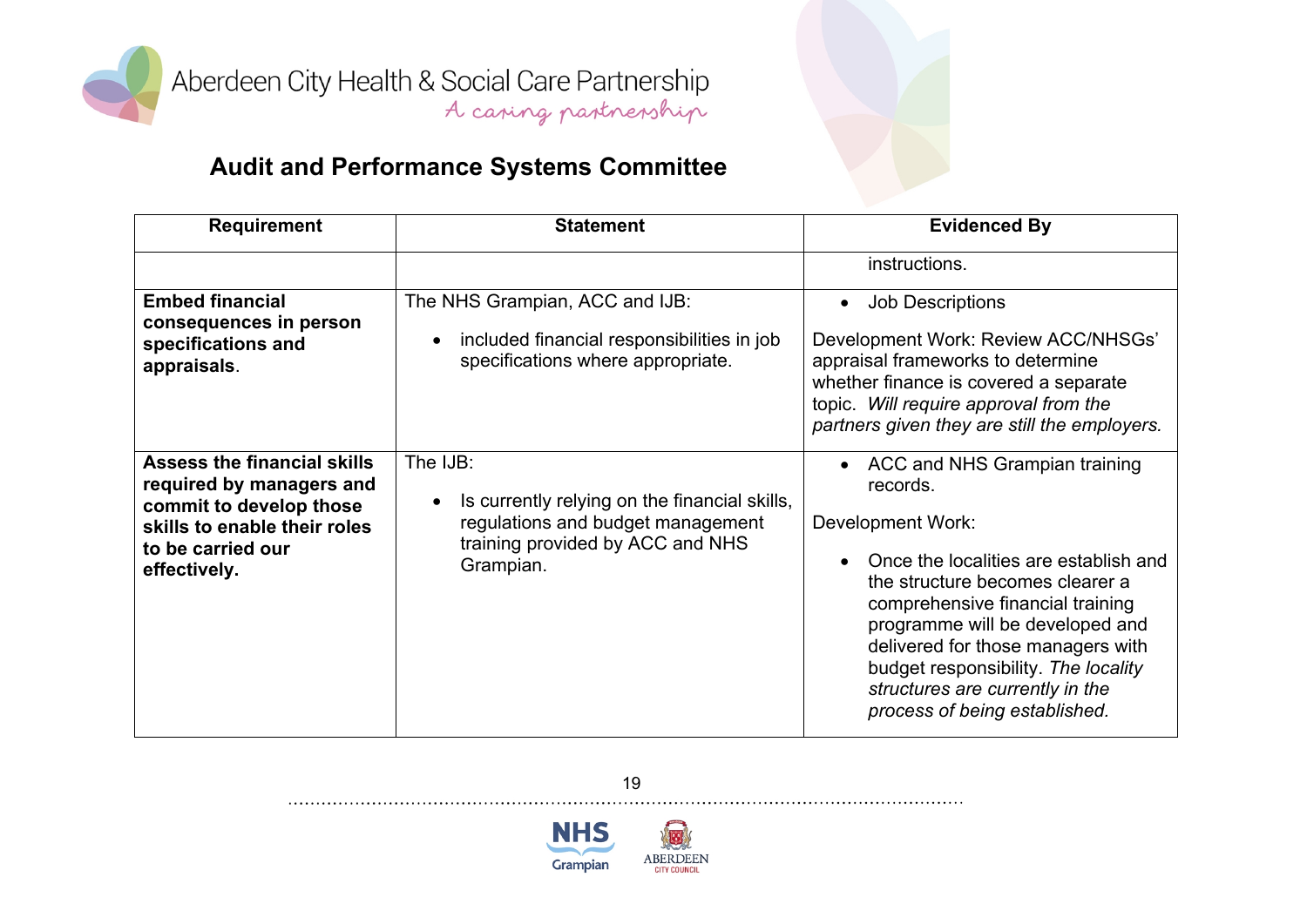

# **Audit and Performance Systems Committee**

| <b>Requirement</b>                                                                                                                                                                                                                                                                                                              | <b>Statement</b>                                                                                                                                              | <b>Evidenced By</b>                                                             |
|---------------------------------------------------------------------------------------------------------------------------------------------------------------------------------------------------------------------------------------------------------------------------------------------------------------------------------|---------------------------------------------------------------------------------------------------------------------------------------------------------------|---------------------------------------------------------------------------------|
| <b>Ensure that councillors'</b><br>roles and responsibilities<br>for monitoring<br>performance/budget<br>management are clear, that<br>they have adequate access<br>to financial skills, and are<br>provided with appropriate<br>financial training on an<br>ongoing basis to help them<br>discharge their<br>responsibilities. | The IJB:<br>had three financial workshops to discuss<br>$\bullet$<br>the budget.<br>has a development plan.<br>$\bullet$<br>has inductions for new members.   | Slides and invitations for budget<br>workshops.<br>IJB development plan.        |
| <b>Ensure ongoing monitoring</b><br>of assurance arrangements<br>in respect of partnerships<br>and alternative delivery<br>models and that<br>appropriate access to<br>information is maintained.                                                                                                                               | ACC:<br>has implemented a governance hub<br>$\bullet$<br>which seeks to review the arrangements<br>of alternative delivery models such as<br>Bon Accord Care. | Governance Hub agendas and<br>$\bullet$<br>minutes.<br>IJB agendas and minutes. |
|                                                                                                                                                                                                                                                                                                                                 | The IJB:<br>has received the minutes of these<br>$\bullet$<br>meetings for information previously.                                                            |                                                                                 |

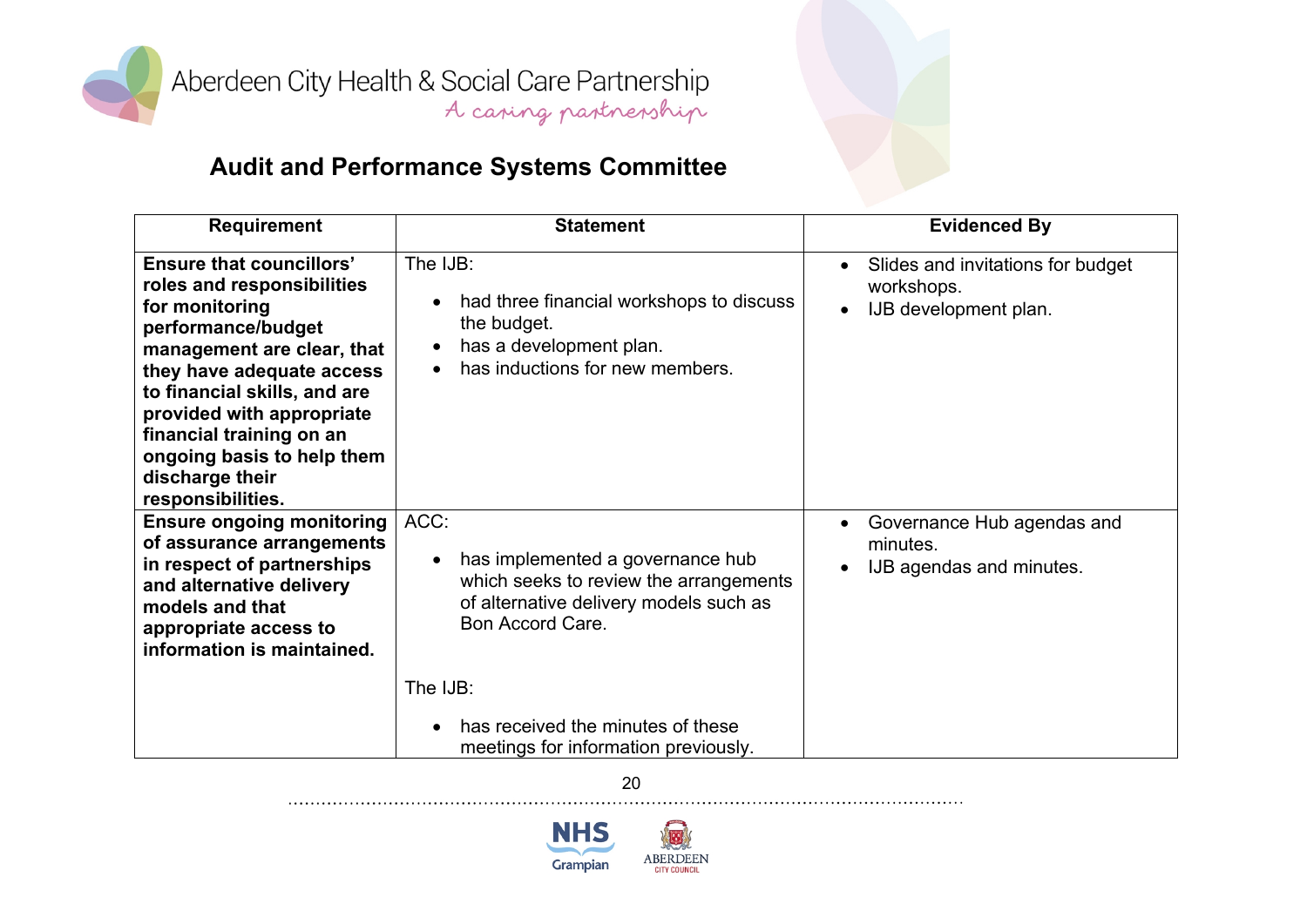

### **Audit and Performance Systems Committee**



#### **Principle 4**

The CFO in a local authority must lead and direct a finance function that is resources to be fit for purpose.

| <b>Requirement</b>                                                                                                                   | <b>Statement</b>                                                       | <b>Evidenced By</b>                                                                                                                                                                                                          |
|--------------------------------------------------------------------------------------------------------------------------------------|------------------------------------------------------------------------|------------------------------------------------------------------------------------------------------------------------------------------------------------------------------------------------------------------------------|
| <b>Provide the finance</b><br>function with the<br>resources, expertise and<br>systems necessary to<br>perform its role effectively. | The IJB:<br>• has established the role of CFO<br>ACC and NHS Grampian: | • IJB Executive Management Structure.<br>NHS Grampian and ACC Finance<br>$\bullet$<br>Structures.<br>Development Work:                                                                                                       |
|                                                                                                                                      | provide the finance functions for the<br>$\bullet$<br>IJB.             | A review will be undertaken to establish if<br>these arrangements are effective. Over the<br>last financial year it has become clear that the<br>arrangements are effective and proportionate<br>in the current environment. |

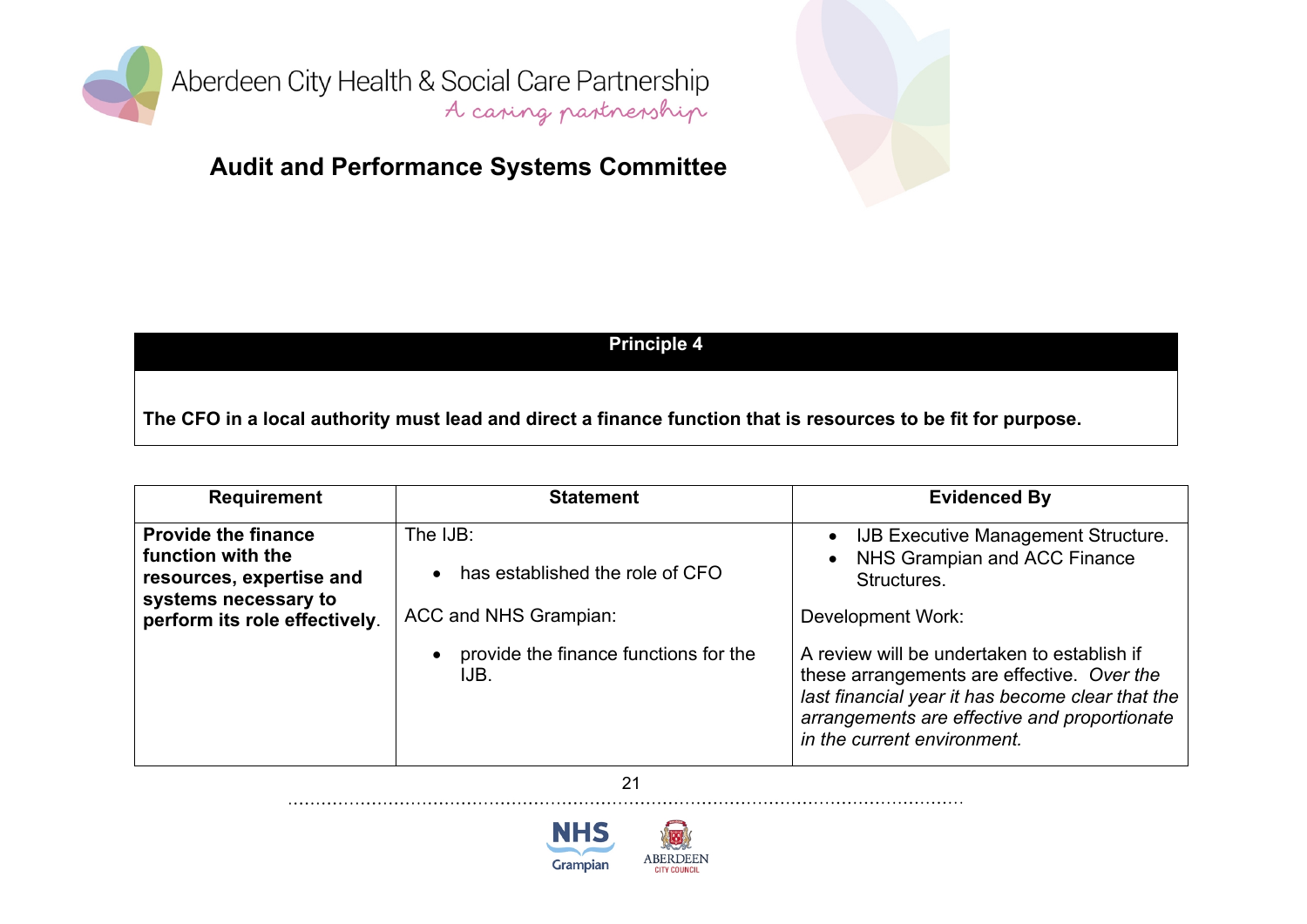

| <b>Requirement</b>                                                                                                    | <b>Statement</b>                                                                                                                   | <b>Evidenced By</b>                                                                                                                                                                                                                                                                                                                                                                                                                                               |
|-----------------------------------------------------------------------------------------------------------------------|------------------------------------------------------------------------------------------------------------------------------------|-------------------------------------------------------------------------------------------------------------------------------------------------------------------------------------------------------------------------------------------------------------------------------------------------------------------------------------------------------------------------------------------------------------------------------------------------------------------|
| Ensure there is a line of<br>professional accountability<br>to the CFO for finance staff<br>throughout the authority. | The IJB:<br>• has established the role of CFO<br>AC and NHS Grampian:<br>provide the finance functions for the<br>$\bullet$<br>IJB | • IJB Executive Management Structure.<br>NHS Grampian and ACC Finance<br>Structures.<br>Development Work: when the review of<br>effectiveness is undertaken consideration will<br>also be given to professional accountability.<br>Professional accountability for the finance<br>teams continues to be maintained by the<br>partner bodies. However, regular meetings<br>with the finance staff have helped mitigate the<br>lack of professional accountability. |



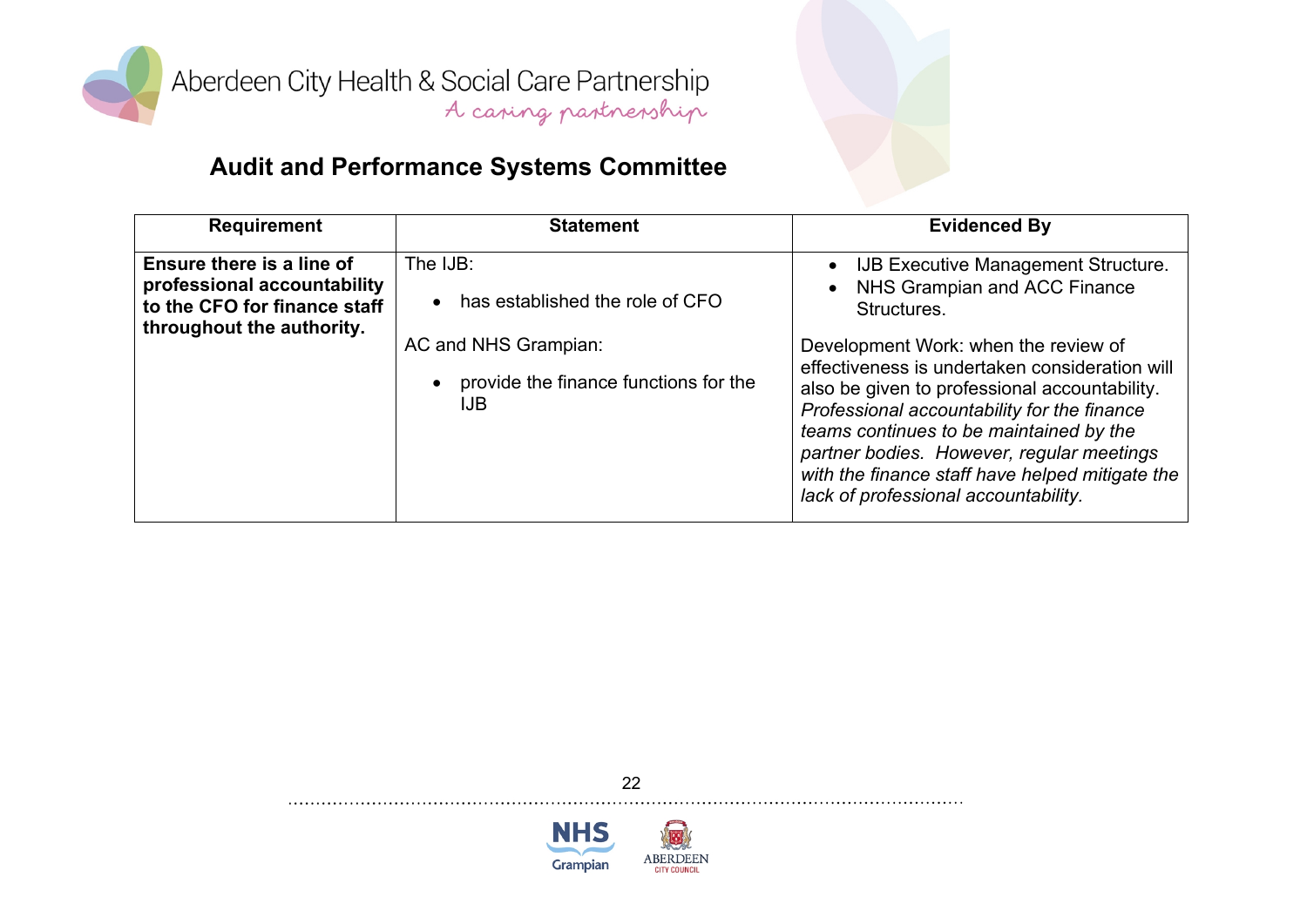

### **Audit and Performance Systems Committee**



#### **Principle 5**

**The CFO in a local authority must be professionally qualified and suitably experienced.**

| <b>Requirement</b>                                                                                                                                                                                                                   | <b>Statement</b>                                                                                                                                                                                                   | Evidenced by:                                              |
|--------------------------------------------------------------------------------------------------------------------------------------------------------------------------------------------------------------------------------------|--------------------------------------------------------------------------------------------------------------------------------------------------------------------------------------------------------------------|------------------------------------------------------------|
| Appoint a professionally<br>qualified CFO whose core<br>responsibilities include<br>those set out under the<br>other principles in the<br>statement and ensure that<br>these are properly<br>understood throughout the<br>authority. | The IJB<br>has employed a professional accountant<br>$\bullet$<br>as CFO.<br>the CFO's job description sets out the<br>$\bullet$<br>core responsibilities which are similar to<br>those outlines in the statement. | CFO's professional certificates.<br>CFO's job description. |
| <b>Ensure that the CFO has</b><br>the skills, knowledge,<br>experience and resource to                                                                                                                                               | The IJB:<br>undertook a comprehensive recruitment<br>$\bullet$                                                                                                                                                     | CFO recruitment process.<br>CFO annual appraisal.          |